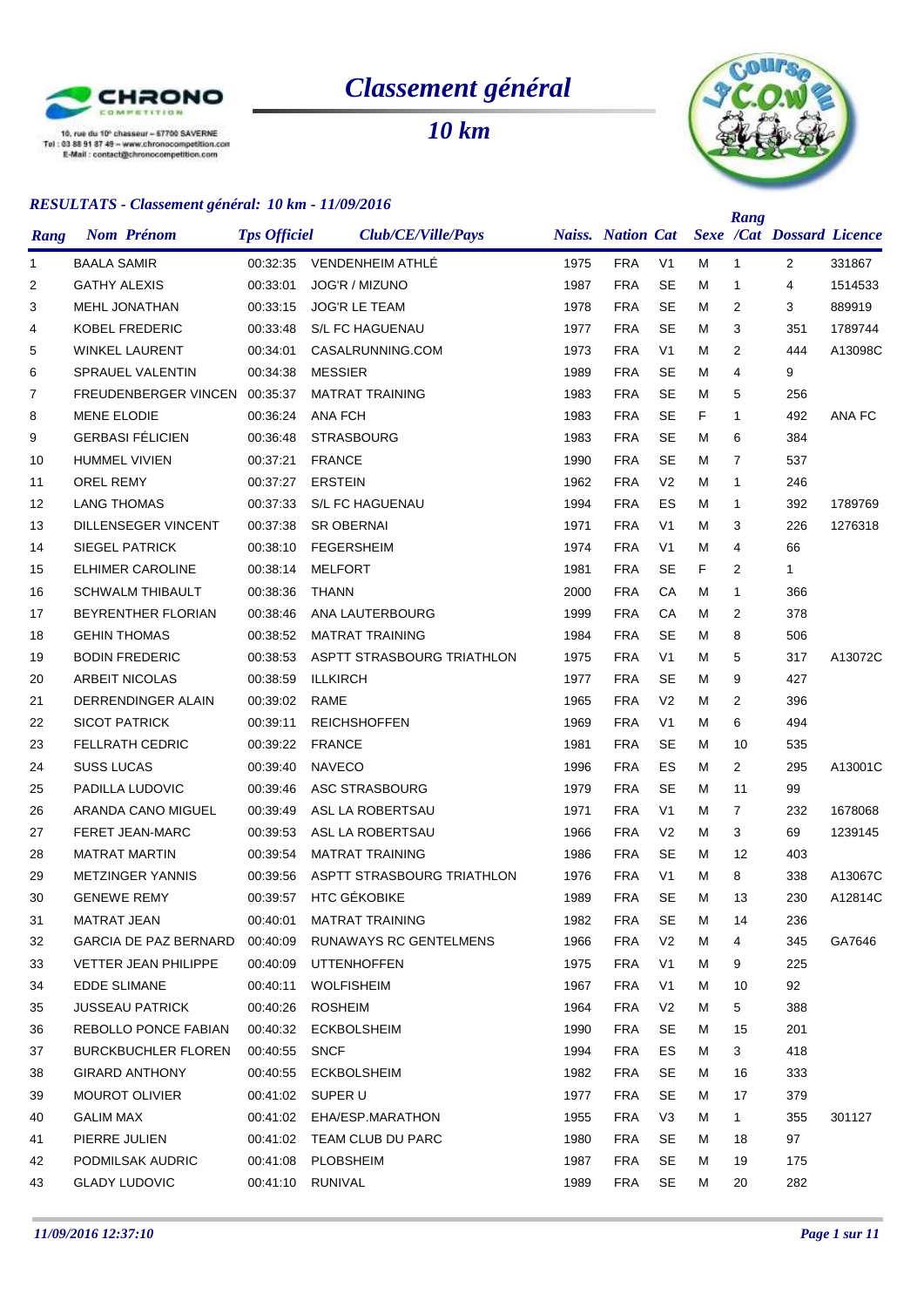| Rang     | <b>Nom Prénom</b>          | <b>Tps Officiel</b> | Club/CE/Ville/Pays          |      | <b>Naiss.</b> Nation Cat |                |   | Rang           | <b>Sexe /Cat Dossard Licence</b> |         |
|----------|----------------------------|---------------------|-----------------------------|------|--------------------------|----------------|---|----------------|----------------------------------|---------|
| 44       | <b>REIS THIAGO</b>         | 00:41:16            | USP PALAISEAU TRIATHLON     | 1981 | <b>BRA</b>               | <b>SE</b>      | М | 21             | 339                              | A13205C |
| 45       | ASTROLOGO ELIO             | 00:41:22            | RAME                        | 1970 | <b>FRA</b>               | V <sub>1</sub> | М | 11             | 431                              |         |
| 46       | <b>GEWINNER JEREMIE</b>    | 00:41:22            | <b>ILLKIRCH</b>             | 1975 | <b>FRA</b>               | V <sub>1</sub> | м | 12             | 305                              |         |
| 47       | <b>MEYER MARC</b>          | 00:41:25            | <b>PCA</b>                  | 1977 | <b>FRA</b>               | <b>SE</b>      | м | 22             | 35                               | 1650535 |
| 48       | <b>ENACHI VALENTINA</b>    | 00:41:31            | <b>FRANCE</b>               | 1966 | <b>FRA</b>               | V <sub>2</sub> | F | $\mathbf{1}$   | 499                              |         |
| 49       | <b>GLADY MATHIEU</b>       | 00:41:33            | <b>RUNIVAL</b>              | 1990 | <b>FRA</b>               | <b>SE</b>      | м | 23             | 341                              |         |
| 50       | <b>COUCHOT NICOLAS</b>     | 00:41:35            | ASPTT STRASBOURG TRIATHLON  | 1988 | <b>FRA</b>               | <b>SE</b>      | М | 24             | 158                              | A42080C |
| 51       | <b>LAUGEL REMI</b>         | 00:41:36            | <b>RUNNING LES TORTUES</b>  | 1966 | <b>FRA</b>               | V <sub>2</sub> | м | 6              | 268                              |         |
| 52       | <b>GERRER DIMITRI</b>      | 00:41:41            | <b>ASL LA ROBERTSAU</b>     | 1990 | <b>FRA</b>               | <b>SE</b>      | м | 25             | 497                              | 1841440 |
| 53       | <b>BILGER LAURENT</b>      | 00:41:44            | ASC STRASBOURG              | 1973 | <b>FRA</b>               | V <sub>1</sub> | М | 13             | 319                              | 1286244 |
| 54       | <b>BREITWILLER XAVIER</b>  | 00:41:48            | ASPTT STRASBOURG TRIATHLON  | 1977 | <b>FRA</b>               | <b>SE</b>      | м | 26             | 313                              | A13171C |
| 55       | <b>BELHIBA ISMAEL</b>      | 00:41:52            | <b>STRASBOURG</b>           | 1995 | <b>FRA</b>               | ES             | М | 4              | 77                               |         |
| 56       | <b>DAGORN OLIVIER</b>      | 00:41:54            | <b>TEAM GO FAST</b>         | 1984 | <b>FRA</b>               | <b>SE</b>      | м | 27             | 147                              |         |
| 57       | <b>SCHEER YANN</b>         | 00:41:55            | <b>HABSHEIM TRI CLUB</b>    | 1982 | <b>FRA</b>               | <b>SE</b>      | М | 28             | 255                              | A13767C |
| 58       | <b>BARDON PHILIPPE</b>     | 00:41:56            | THE A TEAM                  | 1992 | <b>FRA</b>               | <b>SE</b>      | м | 29             | 347                              |         |
| 59       | <b>BOBAN NIKITA</b>        | 00:41:57            | <b>MATRAT TRAINING</b>      | 1979 | <b>FRA</b>               | <b>SE</b>      | м | 30             | 18                               |         |
| 60       | <b>VO PHILIPPE</b>         | 00:42:00            | <b>ECKBOLSHEIM</b>          | 1973 | <b>FRA</b>               | V <sub>1</sub> | М | 14             | 270                              |         |
| 61       | BERTHELOT CHARLOTTE        | 00:42:12            | <b>MATRAT TRAINING</b>      | 1989 | <b>FRA</b>               | <b>SE</b>      | F | 3              | 57                               |         |
| 62       | <b>BONNET STEPHANE</b>     | 00:42:15            | ASPTT STRASBOURG TRIATHLON  | 1971 | <b>FRA</b>               | V <sub>1</sub> | М | 15             | 159                              | A13101C |
| 63       | <b>ZAMOLO LAURENT</b>      | 00:42:18            | <b>CHATENOIS</b>            | 1992 | <b>FRA</b>               | <b>SE</b>      | м | 31             | 488                              |         |
| 64       | <b>LEDUC DAMIEN</b>        | 00:42:30            | <b>GEISPOLSHEIM</b>         | 1983 | <b>FRA</b>               | <b>SE</b>      | м | 32             | 240                              |         |
| 65       | <b>CHADELAUD VINCENT</b>   | 00:42:35            | ASL LA ROBERTSAU            | 1974 | <b>FRA</b>               | V <sub>1</sub> | м | 16             | 130                              | 126789  |
| 66       | <b>WERNETTE BENOIT</b>     | 00:42:43            | <b>LINGENHELD</b>           | 1978 | <b>FRA</b>               | <b>SE</b>      | м | 33             | 413                              |         |
| 67       | <b>SCHWAEDERLE MICKAEL</b> | 00:42:43            | ASL LA ROBERTSAU            | 1988 | <b>FRA</b>               | <b>SE</b>      | М | 34             | 183                              |         |
| 68       | MOTTE LUC OLIVIER          | 00:43:11            | <b>TEAM FZ</b>              | 1964 | <b>FRA</b>               | V <sub>2</sub> | м | $\overline{7}$ | 123                              |         |
| 69       | <b>THIEBAUT CLEMENT</b>    | 00:43:11            | ASC STRASBOURG              | 1983 | <b>FRA</b>               | <b>SE</b>      | М | 35             | 402                              | 1283138 |
| 70       | <b>SCHWARZ FRANK</b>       | 00:43:12            | <b>STRASBOURG</b>           | 1971 | <b>FRA</b>               | V <sub>1</sub> | м | 17             | 43                               |         |
|          | EICHHOLZER PAUL            | 00:43:13            | AS RIBEAUVILLE ATHLEROUTE   | 1988 | <b>FRA</b>               | <b>SE</b>      | м |                | 491                              |         |
| 71<br>72 | <b>DELORME CHRISTOPHE</b>  | 00:43:18            | <b>SNCF</b>                 | 1972 | <b>FRA</b>               | V <sub>1</sub> | М | 36<br>18       | 417                              | 1632182 |
|          | <b>VALERIO CIRIL</b>       |                     |                             | 1980 | <b>FRA</b>               | <b>SE</b>      |   |                | 328                              |         |
| 73       | <b>BASTIAN JEAN MARC</b>   | 00:43:22            | OBERSCHAEFFOLSHEIM          | 1955 | <b>FRA</b>               |                | М | 37             |                                  |         |
| 74       |                            | 00:43:27            | <b>STUTZHEIM</b>            |      |                          | V3             | M | $\overline{2}$ | 234                              |         |
| 75       | WEBER LOUIS                | 00:43:41            | <b>FRANCE</b>               | 1998 | <b>FRA</b>               | JU             | M | $\mathbf{1}$   | 542                              |         |
| 76       | <b>GARDES LAURENT</b>      | 00:43:47            | CS IBM STRASBOURG           | 1976 | <b>FRA</b>               | V <sub>1</sub> | M | 19             | 165                              | 1489178 |
| 77       | <b>KRATZEISEN STEVE</b>    | 00:43:53            | <b>FRANCE</b>               | 1983 | <b>FRA</b>               | <b>SE</b>      | М | 38             | 546                              |         |
| 78       | <b>GRAF SERGE</b>          | 00:43:56            | <b>AERE ERSTEIN</b>         | 1963 | <b>FRA</b>               | V <sub>2</sub> | М | 8              | 423                              |         |
| 79       | <b>FISCHER JEAN LUC</b>    | 00:43:58            | ASC MESSIER BUGATTI DOWTY   | 1975 | <b>FRA</b>               | V <sub>1</sub> | м | 20             | 383                              |         |
| 80       | <b>DYCZKO SEBASTIEN</b>    | 00:44:01            | PUNCH POWERGLIDE STRASBOURG | 1974 | <b>FRA</b>               | V <sub>1</sub> | м | 21             | 458                              |         |
| 81       | <b>LEONHARDT KEVIN</b>     | 00:44:03            | <b>WOLFISHEIM</b>           | 1994 | <b>FRA</b>               | ES             | М | 5              | 160                              |         |
| 82       | <b>MERTZ PIERRE</b>        | 00:44:06            | <b>FRANCE</b>               | 1963 | <b>FRA</b>               | V <sub>2</sub> | M | 9              | 547                              |         |
| 83       | AGUDO ISMAEL               | 00:44:08            | <b>EUROCORPS</b>            | 1965 | ESP                      | V <sub>2</sub> | М | 10             | 16                               |         |
| 84       | WILLHELM ALEXANDRE         | 00:44:09            | <b>MATRAT TRAINING</b>      | 1982 | <b>FRA</b>               | <b>SE</b>      | М | 39             | 139                              |         |
| 85       | <b>FORNER RODRIGUE</b>     | 00:44:18            | RANGEN                      | 1975 | <b>FRA</b>               | V <sub>1</sub> | M | 22             | 27                               |         |
| 86       | <b>STAUB THIERRY</b>       | 00:44:19            | <b>BENFELD</b>              | 1979 | <b>FRA</b>               | <b>SE</b>      | м | 40             | 207                              |         |
| 87       | ARNOLD LUCIEN              | 00:44:20            | ARCADES POWER TEAM          | 1985 | <b>FRA</b>               | <b>SE</b>      | м | 41             | 266                              |         |
| 88       | KNITTEL CLÉMENT            | 00:44:21            | <b>MATRAT TRAINING</b>      | 1986 | <b>FRA</b>               | <b>SE</b>      | M | 42             | 85                               |         |
| 89       | <b>BENGONE OLIVIER</b>     | 00:44:22            | ASPTT STRASBOURG TRIATHLON  | 1973 | <b>FRA</b>               | V <sub>1</sub> | М | 23             | 189                              | A13084C |
| 90       | <b>SCHMITZ FRANCK</b>      | 00:44:30            | KILSTETT                    | 1971 | <b>FRA</b>               | V1             | M | 24             | 511                              |         |
| 91       | LHUILLIER FRÉDÉRIC         | 00:44:30            | <b>STRASBOURG</b>           | 1968 | <b>FRA</b>               | V1             | м | 25             | 86                               |         |
| 92       | <b>HALTER THOMAS</b>       | 00:44:34            | <b>SCHIRRHEIN</b>           | 1999 | <b>FRA</b>               | CA             | М | 3              | 531                              |         |
| 93       | LANG DIDIER                |                     | 00:44:36 FLEXBOURG          | 1974 | <b>FRA</b>               | V <sub>1</sub> | м | 26             | 140                              |         |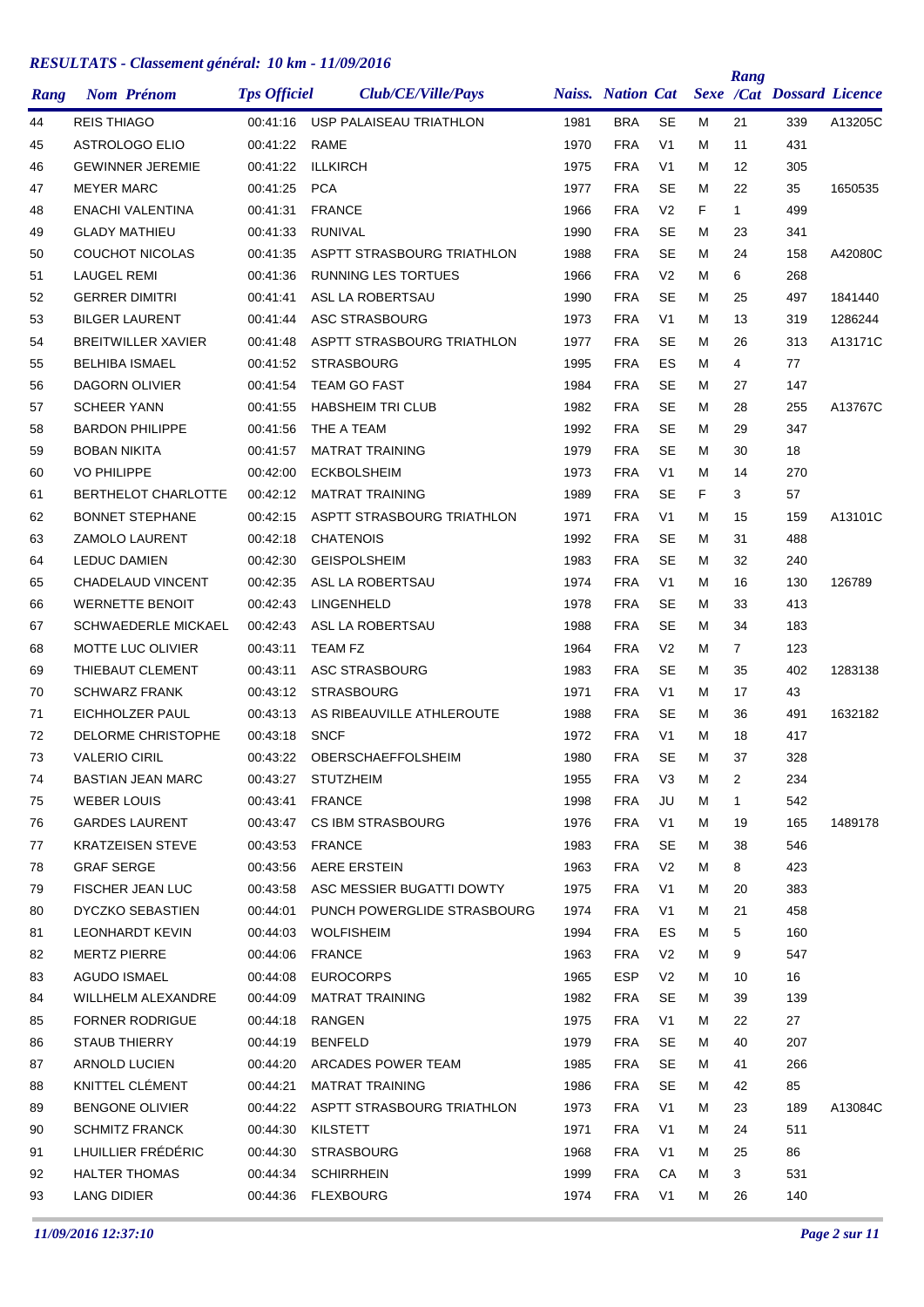| Rang | <b>Nom Prénom</b>         | <b>Tps Officiel</b> | Club/CE/Ville/Pays                  |      | <b>Naiss.</b> Nation Cat |                |    | Rang           | <b>Sexe /Cat Dossard Licence</b> |         |
|------|---------------------------|---------------------|-------------------------------------|------|--------------------------|----------------|----|----------------|----------------------------------|---------|
| 94   | <b>STENGEL THIERRY</b>    | 00:44:54            | OSTWALD                             | 1961 | <b>FRA</b>               | V <sub>2</sub> | м  | 11             | 44                               |         |
| 95   | <b>BLINDAUER EMMANUEL</b> | 00:44:56            | <b>BISCHHEIM STRASBOURG SKATING</b> | 1974 | <b>FRA</b>               | V <sub>1</sub> | м  | 27             | 496                              |         |
| 96   | <b>SCHNEIDER RALPH</b>    | 00:44:57            | <b>HINDISHEIM</b>                   | 1983 | <b>FRA</b>               | <b>SE</b>      | м  | 43             | 273                              |         |
| 97   | <b>MARTIN GEORGES</b>     | 00:44:59            | PUNCH POWERGLIDE STRASBOURG         | 1960 | <b>FRA</b>               | V <sub>2</sub> | М  | 12             | 460                              |         |
| 98   | <b>LAMY PIERRE</b>        | 00:44:59            | <b>COLMAR MC</b>                    | 1962 | <b>FRA</b>               | V <sub>2</sub> | м  | 13             | 361                              | 100777  |
| 99   | <b>HEDTMANN JACKY</b>     | 00:45:03            | OSTWALD                             | 1974 | <b>FRA</b>               | V <sub>1</sub> | м  | 28             | 168                              |         |
| 100  | <b>SIMON ROLAND</b>       | 00:45:05            | OSTWALD                             | 1946 | <b>FRA</b>               | V4             | м  | $\mathbf{1}$   | 220                              |         |
| 101  | TRITSCHNER ALEXANDRE      | 00:45:09            | <b>FRANCE</b>                       | 1979 | <b>FRA</b>               | <b>SE</b>      | м  | 44             | 550                              |         |
| 102  | ROY CHRISTIAN             | 00:45:12            | AS LA CLAQUETTE                     | 1972 | <b>FRA</b>               | V <sub>1</sub> | м  | 29             | 399                              |         |
| 103  | <b>FIELOUX LAURENT</b>    | 00:45:12            | AS LILLY                            | 1971 | <b>FRA</b>               | V <sub>1</sub> | м  | 30             | 456                              |         |
| 104  | <b>DEBS GREGORY</b>       | 00:45:20            | <b>RORSCHWIHR</b>                   | 1982 | <b>FRA</b>               | <b>SE</b>      | м  | 45             | 215                              |         |
| 105  | <b>MEYER AURORE</b>       | 00:45:23            | ASPTT STRASBOURG TRIATHLON          | 1988 | <b>FRA</b>               | SE             | F  | 4              | 292                              | A43294C |
| 106  | <b>MEHL FREDERIC</b>      | 00:45:27            | OBERHAUSBERGEN                      | 1970 | <b>FRA</b>               | V <sub>1</sub> | М  | 31             | 205                              |         |
| 107  | <b>GEIN CATHERINE</b>     | 00:45:27            | <b>ECKBO TEAM</b>                   | 1971 | <b>FRA</b>               | V <sub>1</sub> | F  | 1              | 138                              | 1758645 |
| 108  | <b>OBERLR NICOLAS</b>     | 00:45:34            | <b>STRASBOURG</b>                   | 2000 | <b>FRA</b>               | CA             | М  | 4              | 280                              |         |
| 109  | <b>MAENNER GREGORY</b>    | 00:45:35            | <b>ECKBO TEAM</b>                   | 1975 | <b>FRA</b>               | V <sub>1</sub> | м  | 32             | 83                               | 1297263 |
| 110  | <b>NOEL GEORGES</b>       | 00:45:39            | <b>STRASBOURG</b>                   | 1966 | <b>FRA</b>               | V <sub>2</sub> | м  | 14             | 203                              |         |
| 111  | SAEZ JEAN CHRISTOPHE      | 00:45:43            | AF COUREURS DE FOND ALSACE          | 1970 | <b>FRA</b>               | V <sub>1</sub> | м  | 33             | 167                              | 1454645 |
| 112  | ROBACH CHRISTIAN          | 00:45:48            | CAP LIBERTE DETTWILLER              | 1964 | <b>FRA</b>               | V <sub>2</sub> | м  | 15             | 196                              | 128757  |
| 113  | LEUVREY CÉDRIC            | 00:45:49            | <b>GEISPOLSHEIM</b>                 | 1976 | <b>FRA</b>               | V <sub>1</sub> | м  | 34             | 465                              |         |
| 114  | PINTO CARLOS              | 00:45:50            | OBERSCHAEFFOLSHEIM                  | 1973 | <b>FRA</b>               | V <sub>1</sub> | м  | 35             | 327                              |         |
| 115  | <b>BOSSERT CHRISTOPHE</b> | 00:45:51            | ASL LA ROBERTSAU                    | 1967 | <b>FRA</b>               | V <sub>1</sub> | м  | 36             | 247                              | 1297242 |
| 116  | <b>ENGEL OLIVIER</b>      | 00:45:58            | OBERSCHAEFFOLSHEIM                  | 1972 | <b>FRA</b>               | V <sub>1</sub> | м  | 37             | 429                              |         |
| 117  | <b>LAIGLE VINCENT</b>     | 00:46:00            | <b>HANGENBIETEN</b>                 | 1973 | <b>FRA</b>               | V <sub>1</sub> | м  | 38             | 344                              |         |
| 118  | <b>FRIEDRICH MARTIN</b>   | 00:46:01            | S/L ASPTT STRASBOURG                | 1972 | <b>FRA</b>               | V <sub>1</sub> | м  | 39             | 485                              | 1864760 |
| 119  | <b>FRANCOZ OLIVIER</b>    | 00:46:20            | <b>STRASBOURG</b>                   | 1979 | <b>FRA</b>               | SE             | м  | 46             | 134                              |         |
| 120  | <b>WILT SYLVIE</b>        | 00:46:26            | <b>CAP LIBERTE DETTWILLER</b>       | 1967 | <b>FRA</b>               | V <sub>1</sub> | F  | $\overline{2}$ | 192                              |         |
| 121  | <b>BABEL KEVIN</b>        | 00:46:27            | <b>MESSIER BUGATTI</b>              | 1987 | <b>FRA</b>               | <b>SE</b>      | м  | 47             | 334                              |         |
| 122  | HERR VALENTIN             | 00:46:27            | <b>MUTZIG</b>                       | 1995 | <b>FRA</b>               | ES             | м  | 6              | 59                               |         |
| 123  | CATALINA NANCLARES AL     | 00:46:34            | <b>ILLKIRCH</b>                     | 1968 | <b>FRA</b>               | V <sub>1</sub> | М  | 40             | 374                              |         |
| 124  | <b>ITTEL ANTOINE</b>      | 00:46:36            | <b>STRASBOURG</b>                   | 1983 | <b>FRA</b>               | <b>SE</b>      | м  | 48             | 382                              |         |
| 125  | STENGEL JULIEN            | 00:46:36            | REINHARDSMUNSTER                    | 1986 | GAB                      | <b>SE</b>      | м  | 49             | 106                              |         |
| 126  | CABALION GILLES           | 00:46:37            | SELESTAT                            | 1986 | <b>FRA</b>               | <b>SE</b>      | м  | 50             | 315                              |         |
| 127  | EHRMANN JACKY             | 00:46:39            | UNITAS BRUMATH                      | 1951 | <b>FRA</b>               | V <sub>3</sub> | м  | 3              | 302                              | 739753  |
| 128  | WOLF JOANNA               | 00:46:39            | <b>WESTHOFFEN</b>                   | 1999 | <b>FRA</b>               | CA             | F. | 1              | 191                              |         |
| 129  | <b>MOTTIER AYMERIC</b>    | 00:46:40            | LE GLOBULE QUI COURT                | 1998 | <b>FRA</b>               | JU             | м  | 2              | 391                              |         |
| 130  | POINSOT ERIC              | 00:46:41            | <b>STRASBOURG</b>                   | 1977 | <b>FRA</b>               | SE             | м  | 51             | 221                              |         |
| 131  | BENSLIMENE NACERA         | 00:46:43            | ANA SG WANTZENAU TRI                | 1979 | <b>FRA</b>               | SE             | F. | 5              | 178                              | A77325L |
| 132  | <b>GASTINE JEAN-MARC</b>  | 00:46:45            | PUNCH POWERGLIDE STRASBOURG         | 1972 | <b>FRA</b>               | V1             | м  | 41             | 459                              |         |
| 133  | PILOT PIERRE              | 00:46:51            | HAGUENAU                            | 1963 | <b>FRA</b>               | V <sub>2</sub> | м  | 16             | 76                               |         |
| 134  | PAROLIN ALEXANDRE         | 00:46:53            | <b>WOLFISHEIM</b>                   | 1985 | <b>FRA</b>               | <b>SE</b>      | м  | 52             | 184                              |         |
| 135  | <b>MOTA MIGUEL</b>        | 00:46:59            | OBERHAUSBERGEN                      | 1974 | <b>FRA</b>               | V <sub>1</sub> | м  | 42             | 395                              |         |
| 136  | <b>SCHNEIDER GAETAN</b>   | 00:47:01            | <b>SCHEIBENHARD</b>                 | 1993 | <b>FRA</b>               | <b>SE</b>      | м  | 53             | 143                              |         |
| 137  | DIDIERGEORGES PHILIPP     | 00:47:01            | VERSUSMIND                          | 1984 | <b>FRA</b>               | <b>SE</b>      | м  | 54             | 352                              |         |
| 138  | ZAEHRINGER JONATHAN       | 00:47:11            | TEAM GO FAST                        | 1984 | <b>FRA</b>               | <b>SE</b>      | M  | 55             | 146                              |         |
| 139  | ZEHNTER DAVID             | 00:47:15            | OBERSCHAEFFOLSHEIM                  | 1988 | <b>FRA</b>               | <b>SE</b>      | м  | 56             | 452                              |         |
| 140  | FILLGRAFF JEANNE          | 00:47:20            | HOLTZHEIM                           | 1989 | <b>FRA</b>               | SE             | F. | 6              | 187                              |         |
| 141  | <b>CHERY LAURENT</b>      | 00:47:21            | MARLENHEIM                          | 1978 | <b>FRA</b>               | <b>SE</b>      | м  | 57             | 304                              |         |
| 142  | LELANDAIS -               | 00:47:25            | LINGENHELD                          | 1983 | <b>FRA</b>               | SE             | м  | 58             | 548                              |         |
| 143  | HAFFEMAYER OLIVIER        |                     | 00:47:32 WOLFISHEIM                 | 1985 | <b>FRA</b>               | SE             | м  | 59             | 131                              | T199695 |
|      |                           |                     |                                     |      |                          |                |    |                |                                  |         |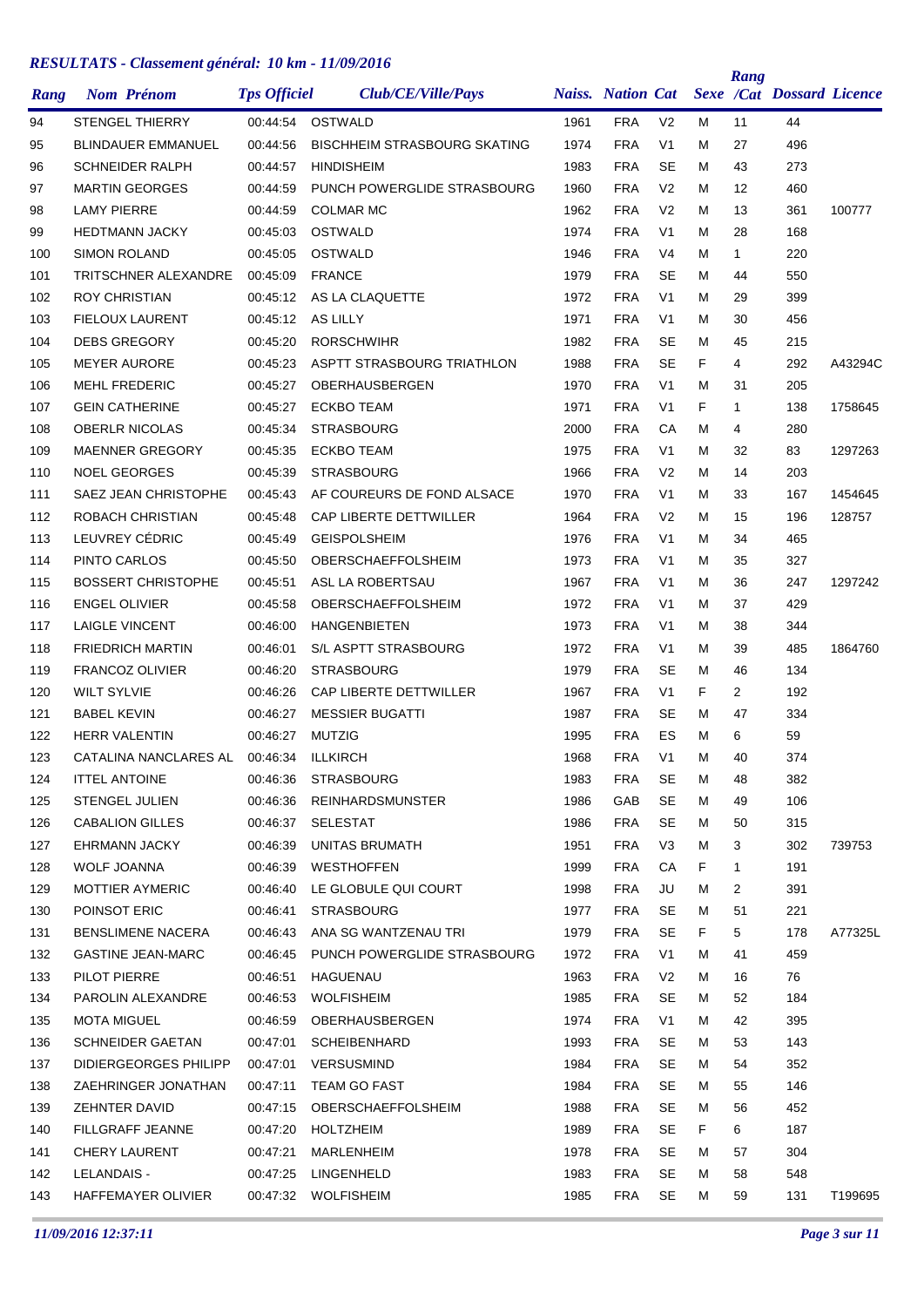|      | <b>Nom Prénom</b>         | <b>Tps Officiel</b> | Club/CE/Ville/Pays         |      | <b>Naiss. Nation Cat</b> |                |    | Rang | <b>Sexe /Cat Dossard Licence</b> |         |
|------|---------------------------|---------------------|----------------------------|------|--------------------------|----------------|----|------|----------------------------------|---------|
| Rang |                           |                     |                            |      |                          |                |    |      |                                  |         |
| 144  | <b>CALMES ANTOINE</b>     | 00:47:33            | <b>ENTZHEIM</b>            | 1999 | <b>FRA</b>               | СA             | М  | 5    | 244                              |         |
| 145  | <b>KLEIN GREG</b>         | 00:47:35            | <b>OFFENDORF</b>           | 1977 | <b>FRA</b>               | <b>SE</b>      | Μ  | 60   | 437                              |         |
| 146  | <b>FREUDL LAURENT</b>     | 00:47:37            | <b>WOLFISHEIM</b>          | 1981 | <b>FRA</b>               | <b>SE</b>      | М  | 61   | 336                              |         |
| 147  | SAWMYNADEN JULIEN         | 00:47:38            | <b>STRASBOURG</b>          | 1986 | <b>FRA</b>               | <b>SE</b>      | М  | 62   | 349                              |         |
| 148  | <b>SCHUBNEL LAURENT</b>   | 00:47:39            | UNITAS BRUMATH             | 1969 | <b>FRA</b>               | V <sub>1</sub> | М  | 43   | 331                              | 1661178 |
| 149  | <b>LEROY LAURENT</b>      | 00:47:42            | <b>MARLENHEIM</b>          | 1970 | <b>FRA</b>               | V <sub>1</sub> | М  | 44   | 308                              |         |
| 150  | <b>SKIBA GILLES</b>       | 00:47:45            | <b>WALTNER' RUNNERS</b>    | 1987 | <b>FRA</b>               | SE             | М  | 63   | 322                              |         |
| 151  | <b>BERTIN NICOLAS</b>     | 00:47:50            | <b>CE MILLIPORE</b>        | 1984 | <b>FRA</b>               | <b>SE</b>      | Μ  | 64   | 58                               |         |
| 152  | PROKOPIOU MÉLINA          | 00:47:54            | <b>SNCF</b>                | 1984 | <b>FRA</b>               | <b>SE</b>      | F  | 7    | 419                              |         |
| 153  | <b>GUET CHRISTOPHE</b>    | 00:47:57            | <b>TAEKWONDO ASPTT</b>     | 1974 | <b>FRA</b>               | V <sub>1</sub> | М  | 45   | 231                              |         |
| 154  | <b>KREMER MICHAEL</b>     | 00:48:00            | <b>LINGENHELD</b>          | 1989 | <b>FRA</b>               | <b>SE</b>      | М  | 65   | 410                              |         |
| 155  | <b>ALTUNCH TELAT</b>      | 00:48:08            | <b>FRANCE</b>              | 1965 | <b>FRA</b>               | V <sub>2</sub> | М  | 17   | 540                              |         |
| 156  | <b>OBER THOMAS</b>        | 00:48:15            | <b>CRC STRASBOURG</b>      | 1991 | <b>FRA</b>               | <b>SE</b>      | М  | 66   | 450                              |         |
| 157  | ROQUET MARILYN            | 00:48:20            | <b>MATRAT TRAINING</b>     | 1981 | <b>FRA</b>               | <b>SE</b>      | F  | 8    | 259                              |         |
| 158  | <b>WARTH THIBAUD</b>      | 00:48:21            | <b>ROSSFELD</b>            | 1989 | <b>FRA</b>               | <b>SE</b>      | М  | 67   | 250                              |         |
| 159  | <b>LEGRAND STEPHANE</b>   | 00:48:30            | <b>HANGENBIETEN</b>        | 1979 | <b>FRA</b>               | <b>SE</b>      | М  | 68   | 45                               |         |
| 160  | <b>GRANDEMANGE FRANCK</b> | 00:48:45            | <b>STEELCASE</b>           | 1973 | <b>FRA</b>               | V <sub>1</sub> | М  | 46   | 448                              |         |
| 161  | <b>GALLO BENOIT</b>       | 00:48:52            | SUPER U                    | 1973 | <b>FRA</b>               | V <sub>1</sub> | М  | 47   | 381                              |         |
| 162  | <b>SCHULTZ RICHARD</b>    | 00:48:53            | <b>ERNWEIN</b>             | 1958 | <b>FRA</b>               | V <sub>2</sub> | М  | 18   | 505                              |         |
| 163  | <b>ANSTETT LAURENT</b>    | 00:48:54            | <b>STRASBOURG</b>          | 1973 | <b>FRA</b>               | V <sub>1</sub> | М  | 48   | 253                              |         |
| 164  | <b>BELLOT LAURENT</b>     | 00:48:55            | <b>FRANCE</b>              | 1971 | <b>FRA</b>               | V <sub>1</sub> | М  | 49   | 545                              |         |
| 165  | <b>CLAUSS MARC</b>        | 00:49:00            | <b>ECKBOLSHEIM</b>         | 1979 | <b>FRA</b>               | SE             | М  | 69   | 303                              |         |
| 166  | DHELEMME CHRISTOPHE       | 00:49:01            | <b>DACHSTEIN</b>           | 1966 | <b>FRA</b>               | V <sub>2</sub> | м  | 19   | 521                              |         |
| 167  | <b>NOUDEM YVES</b>        | 00:49:01            | <b>MATRAT TRAINING</b>     | 1975 | <b>FRA</b>               | V <sub>1</sub> | М  | 50   | 50                               |         |
| 168  | <b>IACOBUCCI DONATO</b>   | 00:49:02            | <b>MONSIEUR</b>            | 1978 | <b>FRA</b>               | <b>SE</b>      | Μ  | 70   | 23                               |         |
| 169  | <b>BARTHELME DIDIER</b>   | 00:49:03            | <b>WOLFISHEIM</b>          | 1958 | <b>FRA</b>               | V <sub>2</sub> | М  | 20   | 88                               |         |
| 170  | <b>GENTIL JEAN PIERRE</b> | 00:49:05            | <b>BISCHHEIM</b>           | 1971 | <b>FRA</b>               | V <sub>1</sub> | М  | 51   | 306                              |         |
| 171  | <b>SCHORIES STEPHANIE</b> | 00:49:05            | ASPTT STRASBOURG TRIATHLON | 1973 | GER                      | V <sub>1</sub> | F  | 3    | 24                               | A40949C |
| 172  | FEHR JEAN-DENIS           | 00:49:14            | LV KINDWILLER              | 1988 | <b>FRA</b>               | SE             | М  | 71   | 332                              |         |
| 173  | <b>VELTY THOMAS</b>       | 00:49:18            | <b>PLOBSHEIM</b>           | 1982 | <b>FRA</b>               | <b>SE</b>      | М  | 72   | 498                              |         |
| 174  | <b>WIEDEMANN PATRICK</b>  | 00:49:21            | <b>HBC HOERDT</b>          | 1966 | <b>FRA</b>               | V <sub>2</sub> | Μ  | 21   | 288                              |         |
| 175  | LAMARCQ TIMOTHEE          | 00:49:21            | <b>WOLFISHEIM</b>          | 1980 | <b>FRA</b>               | <b>SE</b>      | M  | 73   | 172                              |         |
| 176  | <b>FUGER THIERRY</b>      | 00:49:24            | <b>BRUMATH</b>             | 1966 | FRA                      | V <sub>2</sub> | M  | 22   | 269                              |         |
| 177  | LAJUGÉE PIERRE            | 00:49:26            | INGWILLER                  | 1959 | <b>FRA</b>               | V <sub>2</sub> | Μ  | 23   | 132                              |         |
| 178  | NJOCK-BÔT GEORGES-KI      | 00:49:28            | <b>STRASBOURG</b>          | 1983 | <b>FRA</b>               | <b>SE</b>      | Μ  | 74   | 368                              |         |
| 179  | <b>BUNTZ DAMIEN</b>       | 00:49:29            | ERNWEIN                    | 1981 | <b>FRA</b>               | SE             | М  | 75   | 503                              |         |
| 180  | RODRIGUEZ MURPHY JAI      | 00:49:33            | <b>STRASBOURG</b>          | 1964 | <b>FRA</b>               | V <sub>2</sub> | М  | 24   | 68                               |         |
| 181  | <b>GROSSHENNY DAVID</b>   | 00:49:45            | <b>ENTZHEIM</b>            | 1978 | <b>FRA</b>               | <b>SE</b>      | М  | 76   | 340                              |         |
| 182  | DA COSTA MONTEIRO SO      | 00:49:49            | <b>WOLFISHEIM</b>          | 1968 | <b>FRA</b>               | V <sub>1</sub> | F. | 4    | 318                              |         |
| 183  | <b>HOUBRE THIERRY</b>     | 00:49:50            | <b>FRANCE</b>              | 1962 | <b>FRA</b>               | V <sub>2</sub> | М  | 25   | 543                              |         |
| 184  | <b>NEGGAR TAHAR</b>       | 00:49:56            | WOLFISHEIM                 | 1973 | <b>FRA</b>               | V <sub>1</sub> | Μ  | 52   | 325                              |         |
| 185  | <b>GELDREICH VINCENT</b>  | 00:49:59            | <b>FRANCE</b>              | 1974 | <b>FRA</b>               | V <sub>1</sub> | М  | 53   | 539                              |         |
| 186  | FETET SEBASTIEN           | 00:50:00            | OSTWALD                    | 1973 | FRA                      | V1             | М  | 54   | 227                              |         |
| 187  | <b>HEIBY JEFF</b>         | 00:50:03            | WOLFISHEIM                 | 1980 | <b>FRA</b>               | SE             | Μ  | 77   | 289                              |         |
| 188  | <b>ERTZ FLORENCE</b>      | 00:50:06            | <b>BOSSELSHAUSEN</b>       | 1989 | FRA                      | <b>SE</b>      | F. | 9    | 188                              |         |
| 189  | <b>GEHRINGER SYLVAIN</b>  | 00:50:08            | SAESSOLSHEIM               | 1971 | <b>FRA</b>               | V <sub>1</sub> | Μ  | 55   | 204                              |         |
| 190  | <b>ZOLLER FABRICE</b>     | 00:50:09            | WOLFISHEIM                 | 1980 | <b>FRA</b>               | <b>SE</b>      | Μ  | 78   | 13                               |         |
| 191  | <b>PARACHINI ERIC</b>     | 00:50:09            | <b>SCHILTIGHEIM</b>        | 1961 | <b>FRA</b>               | V <sub>2</sub> | м  | 26   | 307                              |         |
| 192  | <b>DEBES PHILIPPE</b>     | 00:50:11            | <b>OFFENHEIM</b>           | 1969 | <b>FRA</b>               | V <sub>1</sub> | М  | 56   | 445                              |         |
| 193  | VELLUET RÉMI              | 00:50:11            | <b>STRASBOURG</b>          | 1986 | <b>FRA</b>               | SE             | М  | 79   | 181                              |         |
|      |                           |                     |                            |      |                          |                |    |      |                                  |         |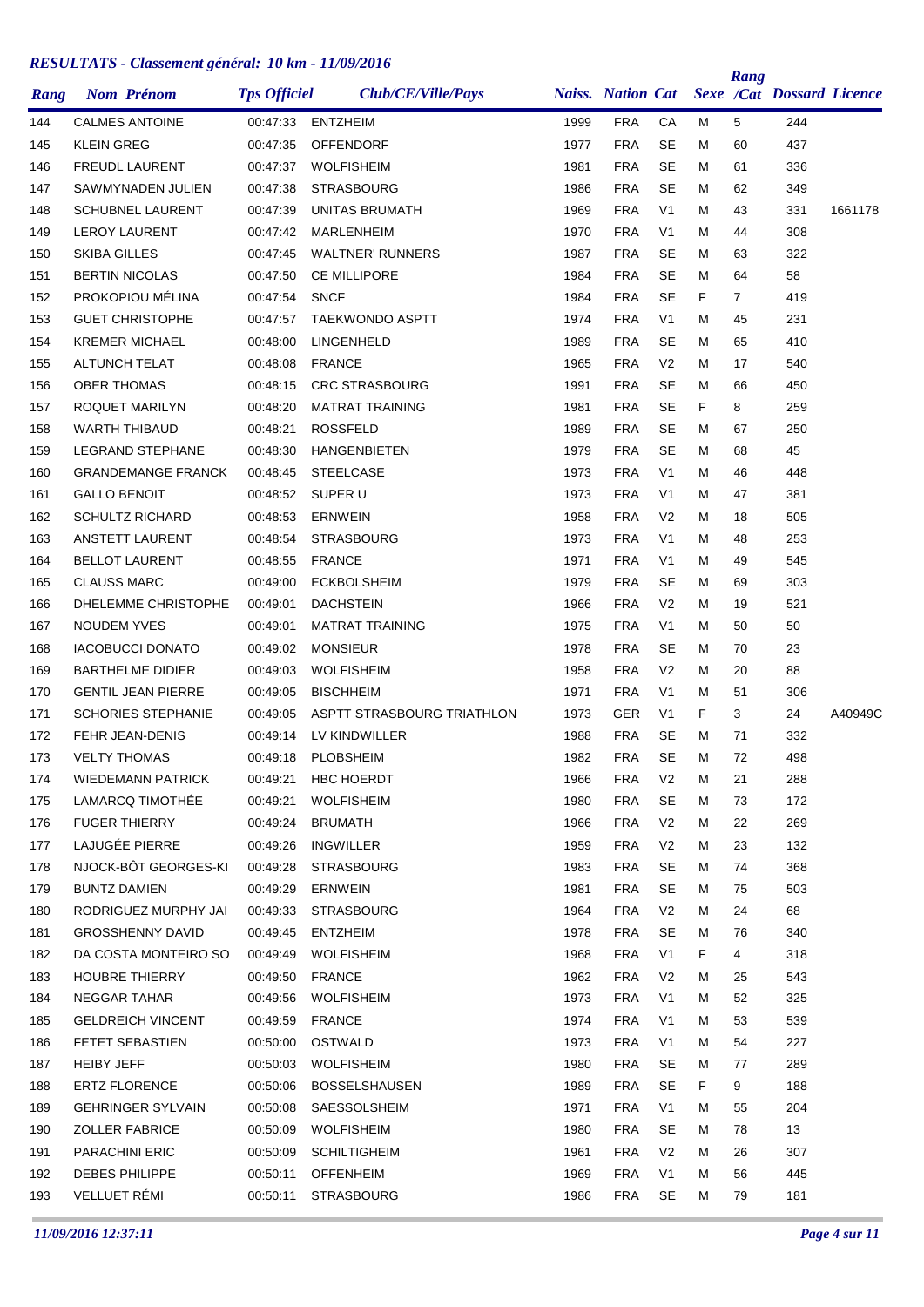| Rang | <b>Nom Prénom</b>             | <b>Tps Officiel</b> | Club/CE/Ville/Pays          |      | <b>Naiss. Nation Cat</b> |                |    | Rang              | <b>Sexe /Cat Dossard Licence</b> |         |
|------|-------------------------------|---------------------|-----------------------------|------|--------------------------|----------------|----|-------------------|----------------------------------|---------|
| 194  | <b>MUNCH FLORIAN</b>          | 00:50:13            | <b>ECKBOLSHEIM</b>          | 1983 | <b>FRA</b>               | <b>SE</b>      | М  | 80                | 394                              |         |
| 195  | SQUILLACI ADRIANO             | 00:50:19            | <b>ECKBOLSHEIM</b>          | 1975 | <b>FRA</b>               | V <sub>1</sub> | М  | 57                | 464                              |         |
| 196  | <b>SCHMITZ PAULINE</b>        | 00:50:23            | <b>STRASBOURG</b>           | 1993 | <b>FRA</b>               | <b>SE</b>      | F  | 10                | 489                              |         |
| 197  | <b>EXINGER JULIEN</b>         | 00:50:31            | <b>REITWILLER</b>           | 1975 | <b>FRA</b>               | V <sub>1</sub> | М  | 58                | 335                              |         |
| 198  | MEY JEAN-LÉON                 | 00:50:33            | <b>STRASBOURG</b>           | 1992 | <b>FRA</b>               | SE             | м  | 81                | 46                               |         |
| 199  | <b>DEROUICHE YACINE</b>       | 00:50:34            | <b>FEGERSHEIM</b>           | 1972 | <b>FRA</b>               | V <sub>1</sub> | м  | 59                | 326                              |         |
| 200  | <b>GOETTELMANN LIONEL</b>     | 00:50:36            | <b>HILSENHEIM</b>           | 1971 | <b>FRA</b>               | V <sub>1</sub> | М  | 60                | 206                              |         |
| 201  | OTT CHRISTOPHE                | 00:50:36            | S2A ASPTT                   | 1966 | <b>FRA</b>               | V <sub>2</sub> | М  | 27                | 470                              | 365758  |
| 202  | <b>MEHN CAROLE</b>            | 00:50:40            | <b>ACHENHEIM</b>            | 1982 | <b>FRA</b>               | <b>SE</b>      | F  | 11                | 387                              |         |
| 203  | LORTZ ALAIN LOUIS             | 00:50:40            | ASES COURSE A PIED          | 1954 | <b>FRA</b>               | V <sub>3</sub> | М  | 4                 | 348                              |         |
| 204  | VO VIET ANH BENJAMIN          | 00:50:42            | CAP LIBERTE DETTWILLER      | 1996 | <b>FRA</b>               | ES             | М  | 7                 | 193                              |         |
| 205  | <b>JECKER LIONEL</b>          | 00:50:42            | <b>BLODELSHEIM</b>          | 1981 | <b>FRA</b>               | SE             | М  | 82                | 212                              |         |
| 206  | <b>CARTER SOPHIE</b>          | 00:50:43            | <b>MARLENHEIM</b>           | 1979 | <b>FRA</b>               | <b>SE</b>      | F  | $12 \overline{ }$ | 113                              |         |
| 207  | <b>HOLTZ EMMANUEL</b>         | 00:50:44            | MEISTRATZHEIM               | 1975 | <b>FRA</b>               | V <sub>1</sub> | М  | 61                | 350                              |         |
| 208  | <b>SCHIED RAPHAEL</b>         | 00:50:46            | SUPER U                     | 1979 | <b>FRA</b>               | SE             | М  | 83                | 385                              |         |
| 209  | <b>BIETH JEAN-PHILIPPE</b>    | 00:50:51            | OBERSCHAEFFOLSHEIM          | 1980 | <b>FRA</b>               | <b>SE</b>      | М  | 84                | 517                              |         |
| 210  | SÉRANGE PATRICK               | 00:50:52            | <b>RUN'MOLS</b>             | 1962 | <b>FRA</b>               | V <sub>2</sub> | М  | 28                | 119                              |         |
| 211  | <b>HAUTOIS JULIEN</b>         | 00:50:54            | OBERSCHAEFFOLSHEIM          | 1985 | <b>FRA</b>               | <b>SE</b>      | М  | 85                | 507                              |         |
| 212  | <b>WEBER SYLVAIN</b>          | 00:50:58            | <b>FRANCE</b>               | 1965 | <b>FRA</b>               | V <sub>2</sub> | Μ  | 29                | 541                              |         |
| 213  | <b>BEN EL KEBIR HAFID</b>     | 00:50:58            | <b>OSTHEIM</b>              | 1987 | <b>FRA</b>               | SE             | М  | 86                | 359                              |         |
| 214  | LAMOUSSIERE JOHAN             | 00:51:11            | <b>SCHILTIGHEIM</b>         | 1985 | <b>FRA</b>               | <b>SE</b>      | М  | 87                | 343                              |         |
| 215  | <b>FONTAINE GOEFFREY</b>      | 00:51:11            | <b>LINGILSHEIM</b>          | 1992 | <b>FRA</b>               | SE             | м  | 88                | 169                              |         |
| 216  | KHATIB ANOUAR                 | 00:51:13            | <b>STRASBOURG</b>           | 1980 | <b>FRA</b>               | <b>SE</b>      | М  | 89                | 31                               |         |
| 217  | KAISER SEBASTIEN              | 00:51:14            | <b>CONSEIL EUROPE TRI</b>   | 1980 | <b>FRA</b>               | <b>SE</b>      | М  | 90                | 170                              | A73766C |
| 218  | <b>GENTNER RÉMY</b>           | 00:51:16            | <b>TRUCHTERSHEIM</b>        | 1960 | <b>FRA</b>               | V <sub>2</sub> | м  | 30                | 281                              |         |
| 219  | <b>BOEHM MARIE LAURE</b>      | 00:51:17            | <b>VERSUSMIND</b>           | 1980 | <b>FRA</b>               | <b>SE</b>      | F  | 13                | 353                              |         |
| 220  | <b>STAHL NINON</b>            | 00:51:17            | <b>OSTHOFFEN</b>            | 1995 | <b>FRA</b>               | ES             | F  | $\mathbf{1}$      | 446                              |         |
| 221  | <b>STAHL CHRISTOPHE</b>       | 00:51:17            | <b>OSTHOFFEN</b>            | 1961 | <b>FRA</b>               | V <sub>2</sub> | М  | 31                | 447                              |         |
| 222  | <b>SCHIMPF BERTRAND</b>       | 00:51:26            | LA GRANGE FLEURIE           | 1973 | <b>FRA</b>               | V <sub>1</sub> | м  | 62                | 377                              |         |
| 223  | <b>SEIWERT DOMINIQUE</b>      | 00:51:31            | LINGENHELD                  | 1963 | <b>FRA</b>               | V <sub>2</sub> | М  | 32                | 508                              |         |
| 224  | DELALLEAU DAMIEN              | 00:51:32            | ILLKIRCH GRAFFENSTADEN      | 1967 | <b>FRA</b>               | V1             | Μ  | 63                | 200                              |         |
| 225  | <b>BRUCHMANN CHRISTOPH</b>    | 00:51:34            | FRANCE                      | 1978 | <b>FRA</b>               | <b>SE</b>      | M  | 91                | 544                              |         |
| 226  | CROZAT CYPRIEN                | 00:51:34            | SOPREMA                     | 1986 | FRA                      | <b>SE</b>      | м  | 92                | 316                              |         |
| 227  | <b>FREY CHRISTIAN</b>         | 00:51:35            | CIC BEACH 67                | 1970 | <b>FRA</b>               | V <sub>1</sub> | М  | 64                | 235                              |         |
| 228  | <b>LEMOIGNE CECILE</b>        | 00:51:37            | <b>STRASBOURG</b>           | 1985 | <b>FRA</b>               | <b>SE</b>      | F. | 14                | 157                              |         |
| 229  | BOULANGER CHRISTOPHE 00:51:38 |                     | HUTTENHEIM                  | 1986 | <b>FRA</b>               | SE             | м  | 93                | 493                              |         |
| 230  | OGÉ HUBERT                    | 00:51:41            | <b>HOCHFELDEN</b>           | 1956 | <b>FRA</b>               | V <sub>3</sub> | М  | 5                 | 233                              |         |
| 231  | ROMANG PIERRE                 | 00:51:41            | OBERSCHAEFFOLSHEIM          | 1981 | GAB                      | <b>SE</b>      | м  | 94                | 519                              |         |
| 232  | <b>JAEGLE THOMAS</b>          |                     | 00:51:42 OBERSCHAEFFOLSHEIM | 1984 | <b>FRA</b>               | <b>SE</b>      | м  | 95                | 111                              |         |
| 233  | <b>VERNET ADRIEN</b>          | 00:51:46            | NOTAIRE                     | 1983 | <b>FRA</b>               | <b>SE</b>      | м  | 96                | 194                              |         |
| 234  | EHRHARDT THIERRY              | 00:51:48            | <b>SCHAEFFERSHEIM</b>       | 1978 | <b>FRA</b>               | <b>SE</b>      | м  | 97                | 185                              |         |
| 235  | <b>BRUCHMANN RICHARD</b>      | 00:51:48            | FRANCE                      | 1970 | <b>FRA</b>               | V <sub>1</sub> | м  | 65                | 552                              |         |
| 236  | <b>MEYER CONSTANT</b>         | 00:51:48            | WOLFISHEIM                  | 1968 | FRA                      | V <sub>1</sub> | м  | 66                | 324                              |         |
| 237  | OBERNESSER GUILLAUM           | 00:51:49            | OBERSCHAEFFOLSHEIM          | 1999 | <b>FRA</b>               | СA             | М  | 6                 | 314                              |         |
| 238  | <b>STEGMANN CHRISTOPHE</b>    | 00:51:50            | OBERSCHAEFFOLSHEIM          | 1977 | <b>FRA</b>               | <b>SE</b>      | м  | 98                | 472                              |         |
| 239  | JAFFORY PASCALE               | 00:51:56            | LEOTITI                     | 1967 | <b>FRA</b>               | V <sub>1</sub> | F. | 5                 | 154                              |         |
| 240  | <b>WERHLEN THIERRY</b>        | 00:51:57            | PALA'TEAM                   | 1964 | <b>FRA</b>               | V <sub>2</sub> | М  | 33                | 107                              |         |
| 241  | <b>WENDLING ADRIEN</b>        | 00:51:57            | <b>ECKBOLSHEIM</b>          | 1981 | <b>FRA</b>               | <b>SE</b>      | м  | 99                | 122                              |         |
| 242  | KERN CLÉMENT                  | 00:51:57            | <b>STRASBOURG</b>           | 1979 | <b>FRA</b>               | <b>SE</b>      | м  | 100               | 41                               |         |
| 243  | RUPRECHT ALAIN                |                     | 00:52:05 ACHENHEIM          | 1966 | <b>FRA</b>               | V <sub>2</sub> | м  | 34                | 248                              |         |
|      |                               |                     |                             |      |                          |                |    |                   |                                  |         |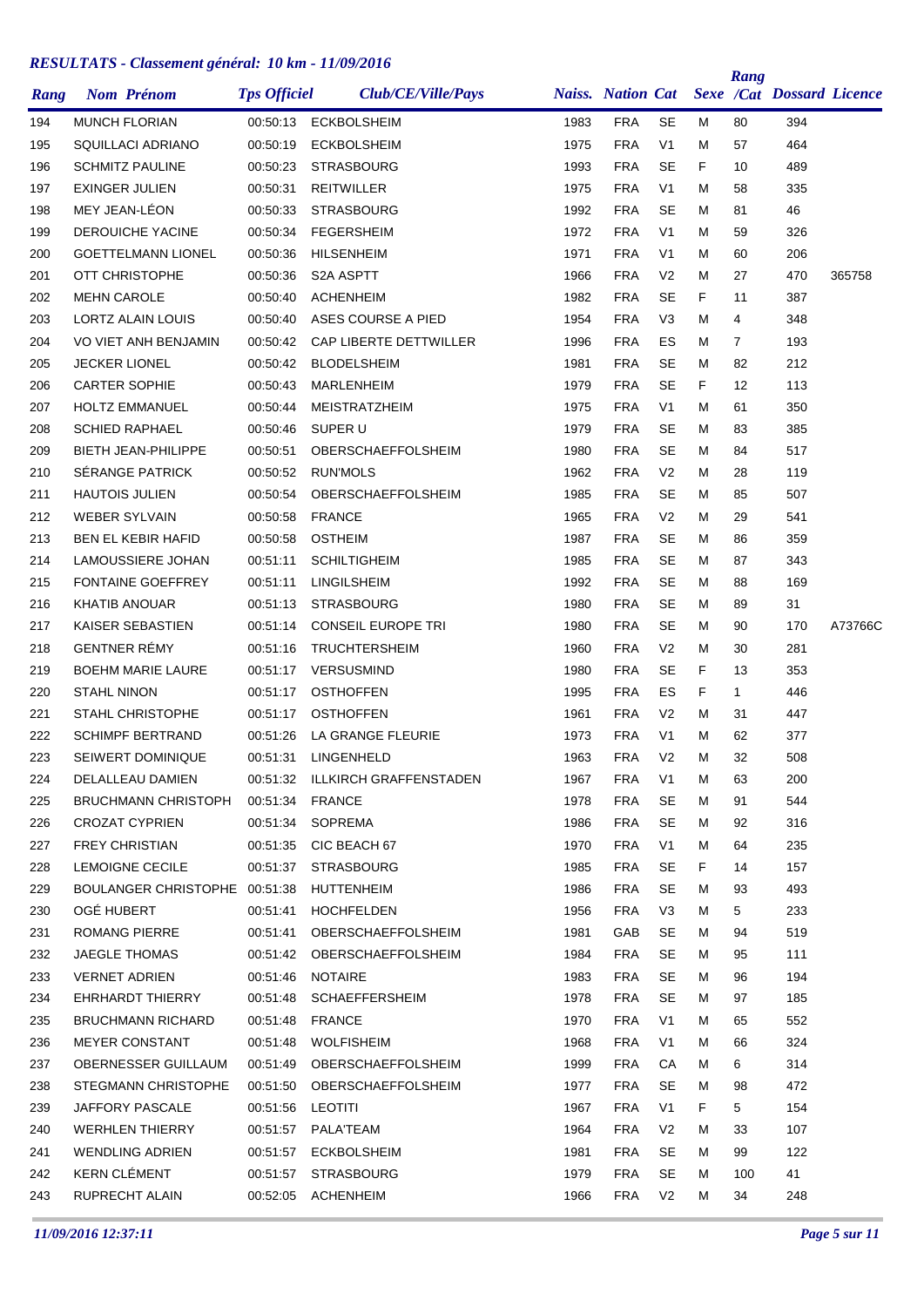| Rang | <b>Nom Prénom</b>           | <b>Tps Officiel</b> | Club/CE/Ville/Pays          |      | <b>Naiss.</b> Nation Cat |                |    | Rang           | <b>Sexe /Cat Dossard Licence</b> |         |
|------|-----------------------------|---------------------|-----------------------------|------|--------------------------|----------------|----|----------------|----------------------------------|---------|
| 244  | SHINGLETON WILLIAM          | 00:52:10            | <b>ECKBOLSHEIM</b>          | 2000 | <b>FRA</b>               | СA             | M  | $\overline{7}$ | 117                              |         |
| 245  | LIEHN REGIS                 | 00:52:15            | OBERSCHAEFFOLSHEIM          | 1973 | <b>FRA</b>               | V <sub>1</sub> | М  | 67             | 430                              |         |
| 246  | ANDREUX MATHIEU             | 00:52:19            | OBERSCHAEFFOLSHEIM          | 1992 | <b>FRA</b>               | <b>SE</b>      | м  | 101            | 171                              |         |
| 247  | <b>BOUZERDA CAROLINE</b>    | 00:52:25            | <b>WOLFISHEIM</b>           | 1980 | <b>FRA</b>               | <b>SE</b>      | F. | 15             | 214                              |         |
| 248  | <b>FELTEN JEAN FRANCOIS</b> | 00:52:26            | <b>MOLSHEIM</b>             | 1979 | <b>FRA</b>               | <b>SE</b>      | м  | 102            | 216                              |         |
| 249  | STAUDINGER CLAUDE           | 00:52:26            | <b>SIMPLY</b>               | 1968 | <b>FRA</b>               | V <sub>1</sub> | м  | 68             | 367                              |         |
| 250  | <b>BOEHRINGER ODILE</b>     | 00:52:27            | AF COUREURS DE FOND ALSACE  | 1958 | <b>FRA</b>               | V <sub>2</sub> | F  | 2              | 393                              | 1287887 |
| 251  | <b>GUTH OLIVIER</b>         | 00:52:28            | <b>ERSTEIN</b>              | 1967 | <b>FRA</b>               | V <sub>1</sub> | М  | 69             | 101                              |         |
| 252  | <b>AUBRUN LIONEL</b>        | 00:52:29            | <b>MARINE NATIONALE</b>     | 1969 | <b>FRA</b>               | V <sub>1</sub> | м  | 70             | 287                              |         |
| 253  | <b>HERBÉ MAURICE</b>        | 00:52:31            | ATHLÉ VOSGES EC             | 1944 | <b>FRA</b>               | V <sub>4</sub> | м  | 2              | 520                              | 581910  |
| 254  | SOUDIER SABINE              | 00:52:33            | LINGENHELD                  | 1969 | <b>FRA</b>               | V <sub>1</sub> | F  | 6              | 414                              |         |
| 255  | <b>BURESI LAURENT</b>       | 00:52:34            | <b>B.C.MUSAU</b>            | 1968 | <b>FRA</b>               | V1             | М  | 71             | 509                              |         |
| 256  | <b>KREMER LAETITIA</b>      | 00:52:38            | LINGENHELD                  | 1984 | <b>FRA</b>               | <b>SE</b>      | F  | 16             | 409                              |         |
| 257  | <b>COUSSEAU ROGER</b>       | 00:52:41            | <b>TRIATHLON HOCHFELDEN</b> | 1955 | <b>FRA</b>               | V3             | м  | 6              | 202                              | A13287C |
| 258  | <b>MARTZ STEPHANE</b>       | 00:52:43            | <b>OFFENDORF</b>            | 1981 | <b>FRA</b>               | <b>SE</b>      | М  | 103            | $12 \overline{ }$                |         |
| 259  | <b>MEYER CHRISTOPHE</b>     | 00:52:46            | <b>MESSIER BUGATTI</b>      | 1968 | <b>FRA</b>               | V <sub>1</sub> | м  | 72             | 442                              |         |
| 260  | DUBS FRÉDÉRIC               | 00:52:48            | <b>DANGOLSHEIM</b>          | 1982 | <b>FRA</b>               | SE             | м  | 104            | 126                              |         |
| 261  | KOLB-SIEGEL DYLAN           | 00:52:52            | <b>RIEDSELTZ</b>            | 1995 | <b>FRA</b>               | ES             | м  | 8              | 365                              |         |
| 262  | <b>LAMARCQ BENJAMIN</b>     | 00:52:54            | PLOMBIERES LES DIJON        | 1971 | <b>FRA</b>               | V <sub>1</sub> | м  | 73             | 173                              |         |
| 263  | <b>FRERING MATERNE</b>      | 00:52:58            | RAME                        | 1967 | <b>FRA</b>               | V <sub>1</sub> | М  | 74             | 434                              |         |
| 264  | TULLI VÉRONIQUE             | 00:52:59            | <b>KOLBSHEIM</b>            | 1962 | <b>FRA</b>               | V <sub>2</sub> | F  | 3              | 80                               |         |
| 265  | <b>LOUIS MICHEL</b>         | 00:53:08            | <b>SCHILTIGHEIM</b>         | 1961 | <b>FRA</b>               | V <sub>2</sub> | М  | 35             | 329                              |         |
| 266  | PERRADIN ALEXANDRE          | 00:53:08            | ASL LA ROBERTSAU            | 1983 | <b>FRA</b>               | <b>SE</b>      | м  | 105            | 397                              | 1208057 |
| 267  | <b>SCHALL FREDERIC</b>      | 00:53:18            | ONERHAUSBERGEN              | 1981 | <b>FRA</b>               | <b>SE</b>      | м  | 106            | 14                               |         |
| 268  | <b>RIESBECK DOMINIQUE</b>   | 00:53:21            | <b>ACHENHEIM</b>            | 1962 | <b>FRA</b>               | V <sub>2</sub> | м  | 36             | 310                              |         |
| 269  | LACROUTE JOEL               | 00:53:24            | <b>STRASBOURG</b>           | 1978 | <b>FRA</b>               | <b>SE</b>      | м  | 107            | 182                              |         |
| 270  | <b>EY FREDERIC</b>          | 00:53:25            | <b>CUS HABITAT</b>          | 1979 | <b>FRA</b>               | <b>SE</b>      | М  | 108            | 223                              |         |
| 271  | NICOLETTI JULIAN            | 00:53:26            | <b>STRASBOURG</b>           | 1985 | <b>FRA</b>               | <b>SE</b>      | м  | 109            | 416                              |         |
| 272  | <b>BRILLANT ISABELLE</b>    | 00:53:31            | <b>OBERSCHAEFFOLSHEIM</b>   | 1971 | <b>FRA</b>               | V1             | F  | 7              | 514                              |         |
| 273  | <b>BRILLANT ERIC</b>        | 00:53:31            | OBERSCHAEFFOLSHEIM          | 1966 | <b>FRA</b>               | V <sub>2</sub> | М  | 37             | 515                              |         |
| 274  | ELOY STEPHANE               | 00:53:33            | <b>HOLTZHEIM</b>            | 1975 | <b>FRA</b>               | V1             | M  | 75             | 299                              |         |
| 275  | <b>MICHEL ERIC</b>          | 00:53:34            | <b>HOENHEIM</b>             | 1958 | <b>FRA</b>               | V <sub>2</sub> | Μ  | 38             | 533                              |         |
| 276  | PINSON HERVE                |                     | 00:53:36 ACHENHEIM          | 1971 | <b>FRA</b>               | V <sub>1</sub> | M  | 76             | 357                              |         |
| 277  | NIAY ISABELLE               | 00:53:36            | COW                         | 1972 | <b>FRA</b>               | V <sub>1</sub> | F  | 8              | 435                              |         |
| 278  | ROQUES SANDRA               | 00:53:37            | <b>JUDO CLUB WOLFISHEIM</b> | 1972 | <b>FRA</b>               | V <sub>1</sub> | F. | 9              | 526                              |         |
| 279  | <b>GAILLARD THIERRY</b>     | 00:53:39            | <b>BISCHHEIM</b>            | 1978 | <b>FRA</b>               | <b>SE</b>      | М  | 110            | 125                              |         |
| 280  | <b>GREGORI GREGOIRE</b>     | 00:53:42            | <b>DINGSHEIM</b>            | 1957 | <b>FRA</b>               | V <sub>2</sub> | м  | 39             | 528                              |         |
| 281  | KOCH BENOÎT                 | 00:53:47            | <b>NANCY</b>                | 1975 | <b>FRA</b>               | V <sub>1</sub> | М  | 77             | 277                              |         |
| 282  | PERREARD CHRISTOPHE         | 00:53:58            | ECKBO TEAM                  | 1974 | <b>FRA</b>               | V <sub>1</sub> | M  | 78             | 290                              | 1861802 |
| 283  | WOURMS PASCAL               | 00:54:02            | <b>HUBA CONTROL</b>         | 1975 | <b>FRA</b>               | V <sub>1</sub> | М  | 79             | 47                               |         |
| 284  | <b>SCHULTZ SANDRA</b>       | 00:54:05            | <b>OBERNAI</b>              | 1973 | <b>FRA</b>               | V <sub>1</sub> | F. | 10             | 218                              |         |
| 285  | <b>GUILLOU MATHILDE</b>     | 00:54:13            | <b>WOLFISHEIM</b>           | 1998 | <b>FRA</b>               | JU             | F. | $\mathbf{1}$   | 484                              |         |
| 286  | ARNOULT LAURENT             | 00:54:13            | <b>MOLSHEIM</b>             | 1983 | <b>FRA</b>               | <b>SE</b>      | М  | 111            | 463                              |         |
| 287  | <b>FORTIN SYLVIE</b>        | 00:54:13            | <b>WOLFISHEIM</b>           | 1974 | <b>FRA</b>               | V1             | F. | 11             | 362                              |         |
| 288  | SIAALITI MOHAMED            | 00:54:18            | HOLTZHEIM                   | 1981 | <b>FRA</b>               | SE             | M  | 112            | 462                              |         |
| 289  | <b>GELMANN THOMAS</b>       | 00:54:21            | ILLKIRCH GRAFFENSTADEN      | 1981 | <b>FRA</b>               | <b>SE</b>      | М  | 113            | 490                              |         |
| 290  | <b>GROMER NICOLAS</b>       | 00:54:24            | MATZENHEIM                  | 1976 | <b>FRA</b>               | V <sub>1</sub> | M  | 80             | 276                              |         |
| 291  | MARX JÉROME                 | 00:54:24            | <b>WALTNER' RUNNERS</b>     | 1985 | <b>FRA</b>               | SE             | м  | 114            | 321                              |         |
| 292  | LANG GEOFFREY               | 00:54:25            | <b>ECKBO TEAM</b>           | 1986 | <b>FRA</b>               | <b>SE</b>      | M  | 115            | 251                              | 1858968 |
| 293  | VAZQUEZ TANIA               | 00:54:27            | STRASBOURG                  | 1979 | <b>FRA</b>               | SE             | F  | 17             | 254                              |         |
|      |                             |                     |                             |      |                          |                |    |                |                                  |         |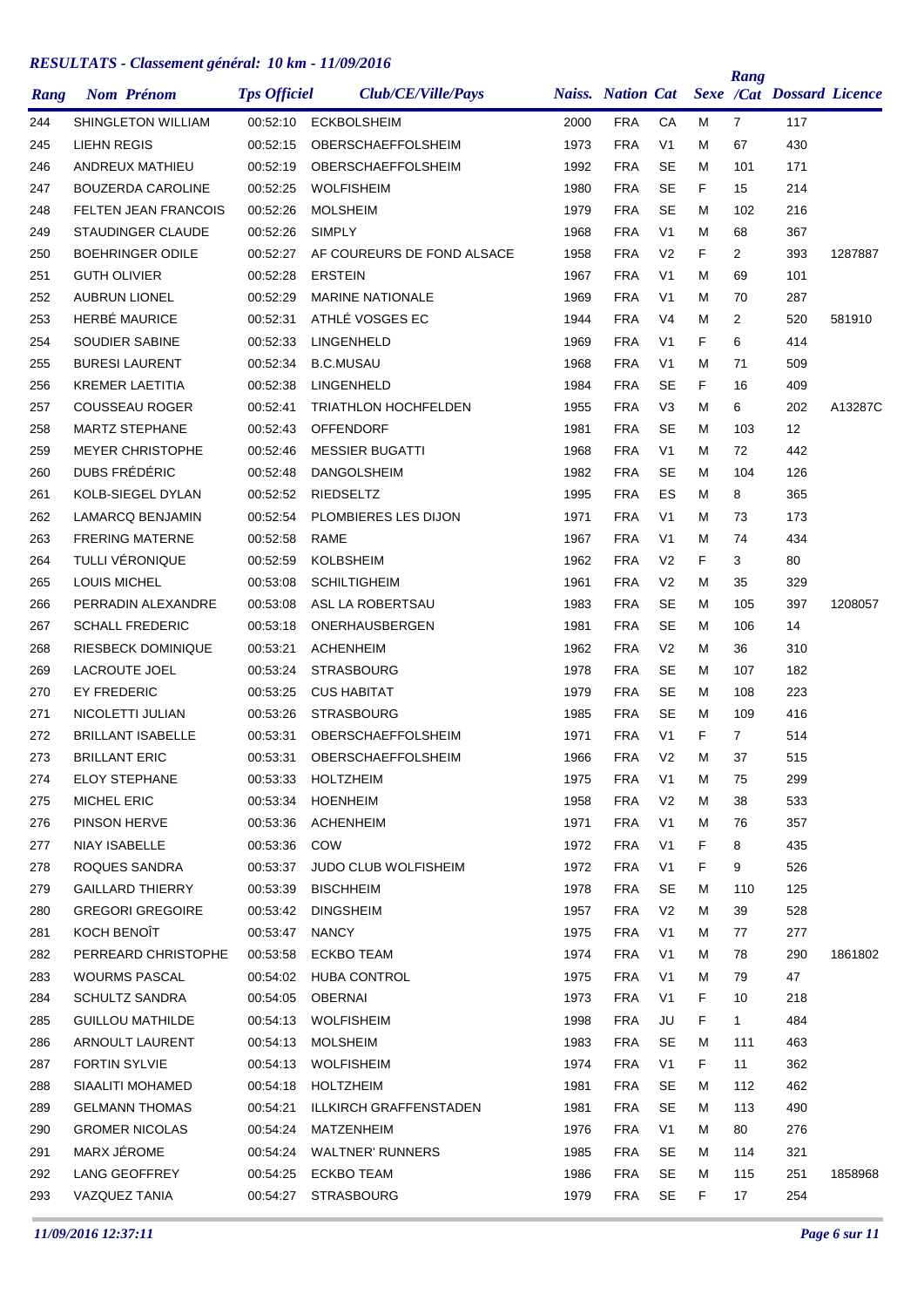| Rang | <b>Nom Prénom</b>             | <b>Tps Officiel</b> | Club/CE/Ville/Pays                |      | <b>Naiss.</b> Nation Cat |                |    | Rang           | <b>Sexe /Cat Dossard Licence</b> |  |
|------|-------------------------------|---------------------|-----------------------------------|------|--------------------------|----------------|----|----------------|----------------------------------|--|
| 294  | <b>MADI JOJOT</b>             | 00:54:29            | <b>JUST RUN</b>                   | 1971 | <b>FRA</b>               | V <sub>1</sub> | м  | 81             | 389                              |  |
| 295  | PUH NADIA                     | 00:54:38            | <b>DUTTLENHEIM</b>                | 1974 | <b>FRA</b>               | V <sub>1</sub> | F  | 12             | 298                              |  |
| 296  | PUH NIKOLA                    | 00:54:38            | <b>DUTTLENHEIM</b>                | 1973 | <b>FRA</b>               | V <sub>1</sub> | м  | 82             | 297                              |  |
| 297  | <b>BRIZION FREDERIC</b>       | 00:54:43            | NIEDERHAUSBERGEN                  | 1981 | <b>FRA</b>               | <b>SE</b>      | м  | 116            | 424                              |  |
| 298  | <b>JEAN NATHALIE</b>          | 00:54:45            | <b>ECKBOLSHEIM</b>                | 1973 | <b>FRA</b>               | V <sub>1</sub> | F  | 13             | 166                              |  |
| 299  | <b>MUNCH CAROLINE</b>         | 00:54:46            | <b>RUNIVAL</b>                    | 1987 | <b>FRA</b>               | SE             | F  | 18             | 346                              |  |
| 300  | <b>CUNIN THIERRY</b>          | 00:54:55            | <b>CS IBM STRASBOURG</b>          | 1968 | <b>FRA</b>               | V <sub>1</sub> | м  | 83             | 164                              |  |
| 301  | <b>GLIGORA BRUNO</b>          | 00:55:00            | <b>CREDIT MUTUEL</b>              | 1968 | <b>FRA</b>               | V <sub>1</sub> | м  | 84             | 415                              |  |
| 302  | <b>FERRER BRUNO</b>           | 00:55:02            | <b>B&amp;B TEAM</b>               | 1961 | <b>FRA</b>               | V <sub>2</sub> | м  | 40             | 93                               |  |
| 303  | PINOCHE ANNE CÉCILE           | 00:55:10            | <b>STRASBOURG</b>                 | 1990 | <b>FRA</b>               | SE             | F. | 19             | 176                              |  |
| 304  | DE JONG ARNAUD                | 00:55:11            | <b>TEAM GO FAST</b>               | 1985 | <b>FRA</b>               | <b>SE</b>      | м  | 117            | 148                              |  |
| 305  | PFISTER MANUEL                | 00:55:12            | <b>HOLTZHEIM</b>                  | 1971 | <b>FRA</b>               | V <sub>1</sub> | м  | 85             | 439                              |  |
| 306  | WISS GERARD                   | 00:55:17            | <b>AERE ERSTEIN</b>               | 1955 | <b>FRA</b>               | V <sub>3</sub> | м  | $\overline{7}$ | 186                              |  |
| 307  | <b>BOURNEUF LIONEL</b>        | 00:55:18            | EURO INFORMATION                  | 1968 | <b>FRA</b>               | V <sub>1</sub> | м  | 86             | 90                               |  |
| 308  | <b>SIAT FREDERIC</b>          | 00:55:18            | <b>ECKBO TEAM</b>                 | 1973 | <b>FRA</b>               | V <sub>1</sub> | м  | 87             | 161                              |  |
| 309  | <b>ZUBER PATRICE</b>          | 00:55:18            | <b>CSC BRASSERIES KRONENBOURG</b> | 1950 | <b>FRA</b>               | V <sub>3</sub> | м  | 8              | 311                              |  |
| 310  | <b>BARBE DELPHINE</b>         | 00:55:18            | <b>STRASBOURG</b>                 | 1973 | <b>FRA</b>               | V <sub>1</sub> | F  | 14             | 337                              |  |
| 311  | <b>VELTEN DORIANE</b>         | 00:55:22            | <b>RUNIVAL</b>                    | 1990 | <b>FRA</b>               | SE             | F  | 20             | 283                              |  |
| 312  | <b>SCHMITT JEAN-LUC</b>       | 00:55:25            | <b>OBERNAI</b>                    | 1957 | <b>FRA</b>               | V <sub>2</sub> | м  | 41             | 454                              |  |
| 313  | <b>FEISS JULIE</b>            | 00:55:28            | <b>GERNER</b>                     | 1979 | <b>FRA</b>               | SE             | F  | 21             | 6                                |  |
| 314  | <b>WILBRINK CAMILLE-LOUIS</b> | 00:55:32            | <b>MATRAT TRAINING</b>            | 1989 | <b>FRA</b>               | <b>SE</b>      | F  | 22             | 257                              |  |
| 315  | LOBSTEIN JOËL                 | 00:55:32            | <b>GERNER</b>                     | 1971 | <b>FRA</b>               | V <sub>1</sub> | м  | 88             | 7                                |  |
| 316  | <b>FADAT ROCH</b>             | 00:55:32            | <b>HANGENBIETEN</b>               | 1961 | <b>FRA</b>               | V <sub>2</sub> | м  | 42             | 238                              |  |
| 317  | <b>CORNIQUEL CEDRIC</b>       | 00:55:40            | <b>RANGEN</b>                     | 1973 | <b>FRA</b>               | V <sub>1</sub> | м  | 89             | 56                               |  |
| 318  | <b>GRABER ALEXANDRA</b>       | 00:55:40            | <b>STRASBOURG</b>                 | 1978 | <b>FRA</b>               | SE             | F  | 23             | 291                              |  |
| 319  | <b>RIGAUX CLAIRE</b>          | 00:55:45            | <b>STRASBOURG</b>                 | 1981 | <b>FRA</b>               | <b>SE</b>      | F  | 24             | 150                              |  |
| 320  | WAHL WALE                     | 00:55:45            | ST DIDIER AU MONT D'OR            | 1987 | <b>FRA</b>               | <b>SE</b>      | F  | 25             | 483                              |  |
| 321  | <b>DUJARDIN SYLVAIN</b>       | 00:55:48            | <b>TOC HOLTZHEIM</b>              | 1965 | <b>FRA</b>               | V <sub>2</sub> | м  | 43             | 100                              |  |
| 322  | <b>BETETA FLORENT</b>         | 00:55:55            | <b>BREUSCHWICKERSHEIM</b>         | 1983 | <b>FRA</b>               | SE             | м  | 118            | 62                               |  |
| 323  | KUBLER JEAN-MARTIN            | 00:55:57            | <b>FRANCE</b>                     | 1980 | <b>FRA</b>               | <b>SE</b>      | м  | 119            | 551                              |  |
| 324  | ANJOUY CHRISTOPHE             | 00:55:59            | <b>SNCF</b>                       | 1976 | <b>FRA</b>               | V <sub>1</sub> | м  | 90             | 421                              |  |
| 325  | HARTMANN VIOLAINE             | 00:56:01            | <b>WOLFISHEIM</b>                 | 1973 | <b>FRA</b>               | V <sub>1</sub> | F. | 15             | 102                              |  |
| 326  | ANSTETT HERVE                 |                     | 00:56:02 OBERSCHAEFFOLSHEIM       | 1975 | <b>FRA</b>               | V <sub>1</sub> | м  | 91             | 436                              |  |
| 327  | SHINGLETON CHRISTOPH          | 00:56:07            | <b>ECKBOLSHEIM</b>                | 1967 | <b>FRA</b>               | V <sub>1</sub> | м  | 92             | 118                              |  |
| 328  | AMBIEHL SEBASTIEN             | 00:56:11            | <b>HERBSHEIM</b>                  | 1980 | <b>FRA</b>               | SE             | м  | 120            | 51                               |  |
| 329  | <b>BELLOT LAURENT</b>         | 00:56:13            | <b>ECKBOLSHEIM</b>                | 1971 | <b>FRA</b>               | V <sub>1</sub> | м  | 93             | 401                              |  |
| 330  | REYDEL CLAUDIA                | 00:56:13            | WIENERBERGER                      | 1961 | <b>FRA</b>               | V <sub>2</sub> | F. | 4              | 114                              |  |
| 331  | <b>MEDINILLA FREDERIC</b>     | 00:56:18            | <b>OBERNAI</b>                    | 1989 | <b>FRA</b>               | SE             | м  | 121            | 360                              |  |
| 332  | <b>LHOMME FRANÇOIS</b>        | 00:56:24            | SC CLARA                          | 1965 | <b>FRA</b>               | V <sub>2</sub> | м  | 44             | 64                               |  |
| 333  | <b>SCHAAL TRISTAN</b>         | 00:56:25            | APPARENCE                         | 1992 | <b>FRA</b>               | SE             | м  | 122            | 408                              |  |
| 334  | LAGRANGE ROGER                | 00:56:34            | OBERSCHAEFFOLSHEIM                | 1952 | <b>FRA</b>               | V <sub>3</sub> | М  | 9              | 467                              |  |
| 335  | GOUAZE JEAN MARC              | 00:56:34            | MITTELHAUSBERGEN                  | 1965 | <b>FRA</b>               | V <sub>2</sub> | м  | 45             | 179                              |  |
| 336  | THIEBAUT YANNICK              | 00:56:35            | <b>MOLSHEIM</b>                   | 1999 | <b>FRA</b>               | CA             | М  | 8              | 209                              |  |
| 337  | <b>WOLF VERONIQUE</b>         | 00:56:37            | WESTHOFFEN                        | 1972 | FRA                      | V1             | F. | 16             | 190                              |  |
| 338  | ROESNER CHRISTOPHE            | 00:56:48            | SOUFFELWEYERSHEIM                 | 1971 | <b>FRA</b>               | V <sub>1</sub> | м  | 94             | 296                              |  |
| 339  | PAGOT CAROLINE                | 00:56:49            | <b>BISCHHEIM</b>                  | 1990 | <b>FRA</b>               | SE             | F. | 26             | 19                               |  |
| 340  | <b>WEIN YANNICK</b>           | 00:56:51            | LINGENHELD                        | 1984 | <b>FRA</b>               | SE             | м  | 123            | 412                              |  |
| 341  | <b>SCHAEFFER MARINE</b>       | 00:56:57            | <b>QUATZ TROTTERS</b>             | 1998 | <b>FRA</b>               | JU             | F. | $\overline{2}$ | 73                               |  |
| 342  | DURST VALÉRIE                 | 00:56:59            | <b>HOLTZHEIM</b>                  | 1969 | <b>FRA</b>               | V <sub>1</sub> | F. | 17             | 301                              |  |
| 343  | <b>CHRISTMANN AUDE</b>        | 00:57:03            | <b>BPD MARIGNAN</b>               | 1986 | <b>FRA</b>               | SE             | F  | 27             | 534                              |  |
|      |                               |                     |                                   |      |                          |                |    |                |                                  |  |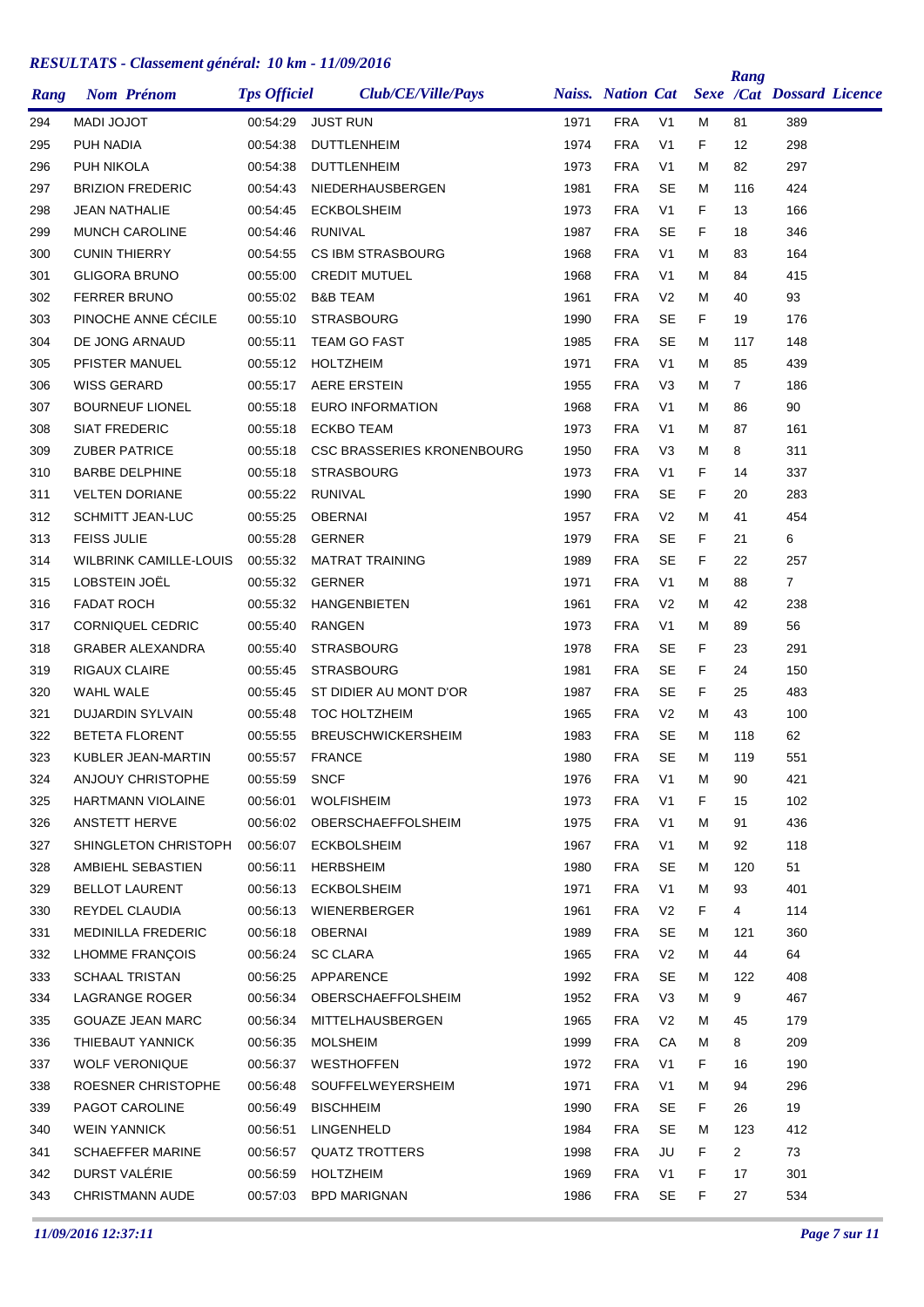|      |                           |                     |                            |      |                          |                |    | Rang           |                           |         |
|------|---------------------------|---------------------|----------------------------|------|--------------------------|----------------|----|----------------|---------------------------|---------|
| Rang | <b>Nom Prénom</b>         | <b>Tps Officiel</b> | Club/CE/Ville/Pays         |      | <b>Naiss.</b> Nation Cat |                |    |                | Sexe /Cat Dossard Licence |         |
| 344  | <b>SPEICH ELODIE</b>      | 00:57:06            | OBERHAUSBERGEN             | 1980 | <b>FRA</b>               | <b>SE</b>      | F  | 28             | 300                       |         |
| 345  | PFISTER BEATRICE          | 00:57:06            | <b>HOLTZHEIM</b>           | 1978 | <b>FRA</b>               | <b>SE</b>      | F  | 29             | 438                       |         |
| 346  | <b>HEITMANN SANDRINE</b>  | 00:57:08            | <b>RANGEN</b>              | 1977 | <b>FRA</b>               | <b>SE</b>      | F  | 30             | 404                       |         |
| 347  | <b>FREY SABINE</b>        | 00:57:08            | CAP LIBERTE DETTWILLER     | 1963 | <b>FRA</b>               | V <sub>2</sub> | F. | 5              | 312                       | 483685  |
| 348  | <b>HAMY MANU</b>          | 00:57:09            | LAUSANNE                   | 1980 | <b>FRA</b>               | <b>SE</b>      | М  | 124            | 217                       |         |
| 349  | MICHEL JACQUES            | 00:57:12            | <b>SNCF</b>                | 1967 | <b>FRA</b>               | V <sub>1</sub> | М  | 95             | 420                       |         |
| 350  | LESECQ LAETITIA           | 00:57:21            | OBERSCHAEFFOLSHEIM         | 1985 | <b>FRA</b>               | SE             | F  | 31             | 451                       |         |
| 351  | <b>OBERLE ALAIN</b>       | 00:57:22            | <b>STRASBOURG</b>          | 1972 | <b>FRA</b>               | V <sub>1</sub> | М  | 96             | 279                       |         |
| 352  | <b>COSSIN MARION</b>      | 00:57:24            | <b>WOLFISHEIM</b>          | 1995 | <b>FRA</b>               | ES             | F  | $\overline{2}$ | 104                       |         |
| 353  | JOERGER JOHANNA           | 00:57:25            | <b>MOTHERN</b>             | 1996 | <b>FRA</b>               | ES             | F  | 3              | 278                       |         |
| 354  | <b>MARQUART REGIS</b>     | 00:57:28            | <b>DACHSTEIN</b>           | 1969 | <b>FRA</b>               | V <sub>1</sub> | М  | 97             | 432                       |         |
| 355  | <b>RICHART ALAIN</b>      | 00:57:31            | OBERHAUSBERGEN             | 1970 | <b>FRA</b>               | V <sub>1</sub> | М  | 98             | 177                       |         |
| 356  | <b>KOLB SABINE</b>        | 00:57:32            | RIEDSELTZ                  | 1972 | <b>FRA</b>               | V1             | F  | 18             | 364                       |         |
| 357  | <b>BRAUN CELINE</b>       | 00:57:35            | <b>WOLFISHEIM</b>          | 1978 | <b>FRA</b>               | SE             | F  | 32             | 428                       |         |
| 358  | <b>BOURHAYEL BRAHIM</b>   | 00:57:43            | LA ROBERTSAU               | 1982 | <b>FRA</b>               | <b>SE</b>      | М  | 125            | 549                       |         |
| 359  | RAMEIX FLORENCE           | 00:57:45            | <b>CRC STRASBOURG</b>      | 1978 | <b>FRA</b>               | SE             | F  | 33             | 390                       |         |
| 360  | POULAIN CELINE            | 00:57:46            | <b>ECKBOLSHEIM</b>         | 1993 | <b>FRA</b>               | <b>SE</b>      | F  | 34             | 443                       |         |
| 361  | HALFTERMEYER PASCAL       | 00:57:48            | LIPSHEIM                   | 1964 | <b>FRA</b>               | V <sub>2</sub> | М  | 46             | 229                       |         |
| 362  | <b>LEGRAS PIERRE</b>      | 00:57:50            | AF COUREURS DE FOND ALSACE | 1956 | <b>FRA</b>               | V <sub>3</sub> | М  | 10             | 358                       | 1678501 |
| 363  | <b>GUEHL LEILA</b>        | 00:57:55            | <b>GEISPOLSHEIM</b>        | 1982 | <b>FRA</b>               | SE             | F  | 35             | 21                        |         |
| 364  | <b>HOLWECK CHRISTIAN</b>  | 00:57:59            | RAME                       | 1955 | <b>FRA</b>               | V <sub>3</sub> | М  | 11             | 433                       |         |
| 365  | <b>LAMBERT VIRGINIE</b>   | 00:58:03            | <b>WOLFISHEIM</b>          | 1974 | <b>FRA</b>               | V <sub>1</sub> | F  | 19             | 440                       |         |
| 366  | <b>DELREUX CEDRIC</b>     | 00:58:07            | <b>MOLSHEIM</b>            | 1973 | <b>FRA</b>               | V <sub>1</sub> | М  | 99             | 89                        |         |
| 367  | <b>HERTZOG ARIANE</b>     | 00:58:08            | <b>STRASBOURG</b>          | 1979 | <b>FRA</b>               | SE             | F  | 36             | 67                        |         |
| 368  | <b>LUX ROBERT</b>         | 00:58:13            | <b>FRANCE</b>              | 1954 | <b>FRA</b>               | V <sub>3</sub> | М  | 12             | 536                       |         |
| 369  | <b>HECKMANN OLIVIER</b>   | 00:58:16            | JUDO CLUB WOLFISHEIM       | 1978 | <b>FRA</b>               | SE             | М  | 126            | 524                       |         |
| 370  | REBOUX VALENTIN           | 00:58:20            | <b>ILLKIRCH</b>            | 1978 | <b>FRA</b>               | <b>SE</b>      | м  | 127            | 309                       |         |
| 371  | KOHLER MANU               | 00:58:34            | <b>ERNWEIN</b>             | 1980 | <b>FRA</b>               | SE             | м  | 128            | 500                       |         |
| 372  | SPIELBERGER FABIEN        | 00:58:35            | <b>FRANCE</b>              | 1980 | <b>FRA</b>               | <b>SE</b>      | М  | 129            | 376                       |         |
| 373  | <b>FORNER LISA</b>        | 00:58:37            | <b>RANGEN</b>              | 1981 | FRA                      | <b>SE</b>      | F  | 37             | 323                       |         |
| 374  | <b>HEITMANN ARNAUD</b>    | 00:58:38            | RANGEN                     | 1977 | <b>FRA</b>               | <b>SE</b>      | M  | 130            | 405                       |         |
| 375  | <b>OLLAND EMMANUEL</b>    | 00:58:42            | WOLFISHEIM                 | 1973 | <b>FRA</b>               | V <sub>1</sub> | М  | 100            | 476                       |         |
| 376  | FLECK GÉRARRD             |                     | 00:58:44 STRASBOURG        | 1953 | <b>FRA</b>               | V3             | M  | 13             | 116                       |         |
| 377  | <b>ROTH MYRIAM</b>        | 00:58:46            | OBERHAUSBERGEN             | 1968 | <b>FRA</b>               | V <sub>1</sub> | F. | 20             | 91                        |         |
| 378  | LAMOTHE MARIE-LAURE       | 00:58:46            | COW                        | 1959 | <b>FRA</b>               | V <sub>2</sub> | F. | 6              | 471                       |         |
| 379  | <b>MENET FRANCK</b>       | 00:58:50            | <b>ECKBOLSHEIM</b>         | 1973 | <b>FRA</b>               | V <sub>1</sub> | Μ  | 101            | 156                       |         |
| 380  | MATHIEU BARBARA           | 00:58:55            | <b>B&amp;B TEAM</b>        | 1975 | <b>FRA</b>               | V <sub>1</sub> | F. | 21             | 94                        |         |
| 381  | <b>FLORENCE ARNAUD</b>    | 00:59:15            | HOENHEIM                   | 1985 | <b>FRA</b>               | SE             | M  | 131            | 174                       |         |
| 382  | PREVOST ANTOINE           | 00:59:15            | SCHILTIGHEIM               | 1986 | <b>FRA</b>               | SE             | М  | 132            | 180                       |         |
| 383  | <b>SCHNEIDER JOSE</b>     | 00:59:16            | <b>CSC KRONENBOURG</b>     | 1957 | <b>FRA</b>               | V <sub>2</sub> | М  | 47             | 486                       |         |
| 384  | <b>SCHMITT CHRISTOPHE</b> | 00:59:22            | OBERSCHAEFFOLSHEIM         | 1984 | <b>FRA</b>               | SE             | M  | 133            | 455                       |         |
| 385  | ANTONI PEGGY              | 00:59:24            | <b>ERNWEIN</b>             | 1974 | <b>FRA</b>               | V <sub>1</sub> | F. | 22             | 17                        |         |
| 386  | WINKEL ODILE              | 00:59:24            | RAME                       | 1950 | <b>FRA</b>               | V <sub>3</sub> | F. | $\mathbf{1}$   | 512                       |         |
| 387  | EHRHART JEAN LUC          |                     | 00:59:26 TRUCHTERSHEIM     | 1957 | <b>FRA</b>               | V <sub>2</sub> | м  | 48             | 222                       |         |
| 388  | <b>HEITZ FRANCIS</b>      | 00:59:30            | ECKBO TEAM                 | 1969 | <b>FRA</b>               | V1             | M  | 102            | 153                       | 1861925 |
| 389  | EHRHARDT LUC              | 00:59:45            | <b>FRANCE</b>              | 1981 | <b>FRA</b>               | SE             | М  | 134            | 386                       |         |
| 390  | <b>COURTOIS DAVID</b>     |                     | 00:59:52 HORBOURG-WIHR     | 1969 | <b>FRA</b>               | V <sub>1</sub> | м  | 103            | 72                        |         |
| 391  | RIEGEL VALENTIN           |                     | 00:59:53 APPARENCE         | 1992 | <b>FRA</b>               | SE             | м  | 135            | 407                       |         |
| 392  | LOICHOT ADELINE           |                     | 00:59:56 STRASBOURG        | 1964 | <b>FRA</b>               | V <sub>2</sub> | F. | $7^{\circ}$    | 487                       |         |
| 393  | OTT CAROLINE              | 00:59:59            | MADAME                     | 1977 | <b>FRA</b>               | SE             | F. | 38             | 61                        |         |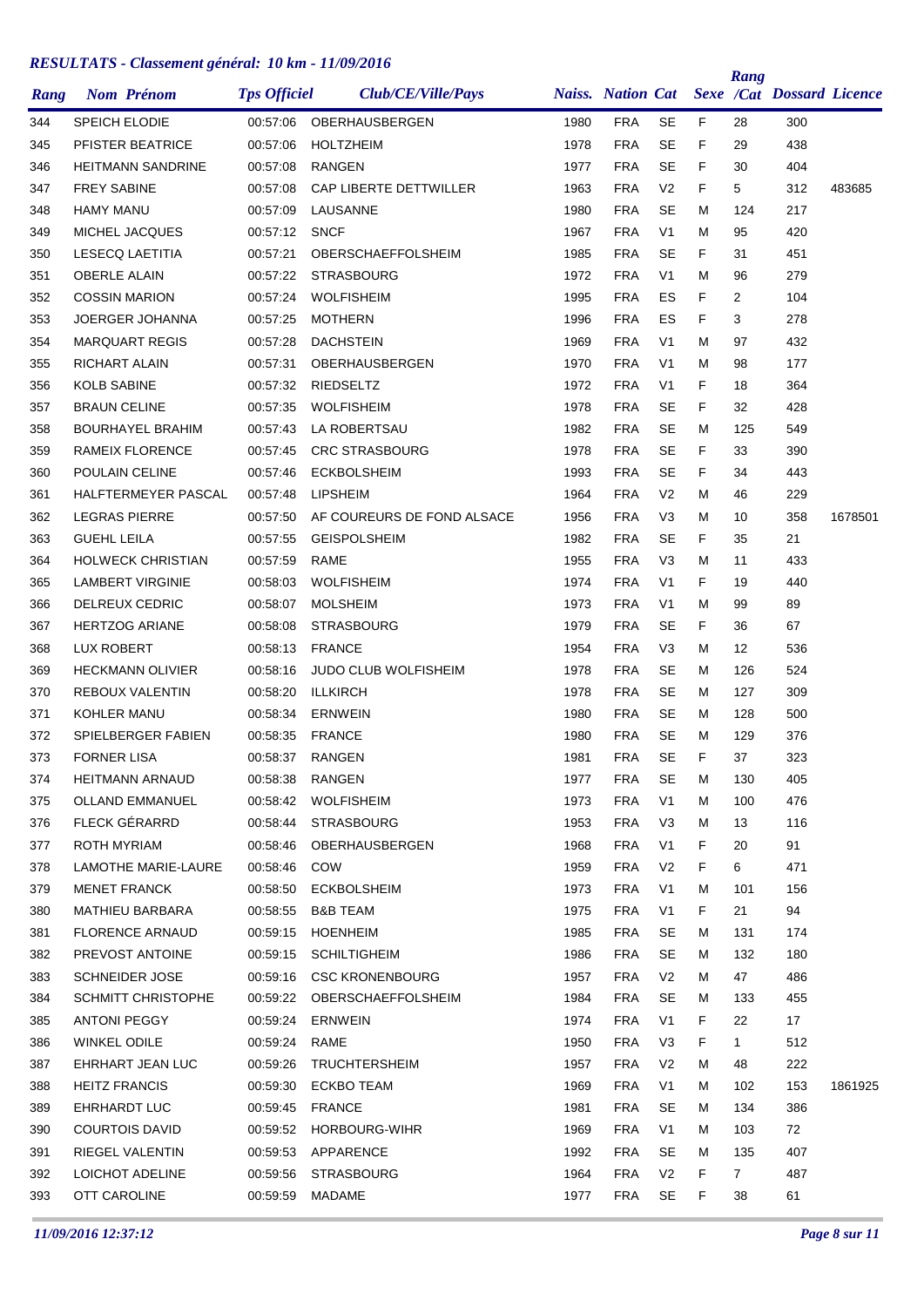| Rang | <b>Nom Prénom</b>           | <b>Tps Officiel</b> | Club/CE/Ville/Pays              |      | <b>Naiss. Nation Cat</b> |                |    | Rang | <b>Sexe /Cat Dossard Licence</b> |         |
|------|-----------------------------|---------------------|---------------------------------|------|--------------------------|----------------|----|------|----------------------------------|---------|
| 394  | <b>BECKER CLAUDE</b>        | 01:00:00            | <b>STRASBOURG</b>               | 1950 | <b>FRA</b>               | V3             | М  | 14   | 406                              |         |
| 395  | <b>SPEICH DENIS</b>         | 01:00:03            | <b>HAGER</b>                    | 1983 | <b>FRA</b>               | SE             | М  | 136  | 87                               |         |
| 396  | <b>THOMAS RONAN</b>         | 01:00:08            | ASPTT STRASBOURG TRIATHLON      | 1987 | <b>FRA</b>               | <b>SE</b>      | м  | 137  | 479                              | A63945C |
| 397  | KOERIN JEAN-JULIEN          | 01:00:12            | <b>STRASBOURG</b>               | 1990 | <b>FRA</b>               | <b>SE</b>      | М  | 138  | 480                              |         |
| 398  | MAHLER ANNE-LAURE           | 01:00:16            | <b>CRC STRASBOURG</b>           | 1989 | <b>FRA</b>               | <b>SE</b>      | F  | 39   | 449                              |         |
| 399  | <b>FAEHN CORINNE</b>        | 01:00:17            | <b>ENTZHEIM</b>                 | 1976 | <b>FRA</b>               | V <sub>1</sub> | F  | 23   | 20                               |         |
| 400  | <b>BECKER PATRICIA</b>      | 01:00:17            | <b>SEEBACH</b>                  | 1973 | <b>FRA</b>               | V1             | F  | 24   | 124                              |         |
| 401  | <b>SCHWINTE PASCAL</b>      | 01:00:18            | <b>MUNDOLSHEIM</b>              | 1961 | <b>FRA</b>               | V <sub>2</sub> | м  | 49   | 284                              |         |
| 402  | ROUSSEL SANDRINE            | 01:00:24            | <b>ESCHAU</b>                   | 1978 | <b>FRA</b>               | <b>SE</b>      | F  | 40   | 237                              |         |
| 403  | <b>DUMAS MICHEL</b>         | 01:00:32            | <b>JUDO CLUB WOLFISHEIM</b>     | 1990 | <b>FRA</b>               | <b>SE</b>      | М  | 139  | 523                              |         |
| 404  | <b>AMMERICH FRANCK</b>      | 01:00:33            | <b>HOLTZHEIM</b>                | 1976 | <b>FRA</b>               | V <sub>1</sub> | М  | 104  | 267                              |         |
| 405  | <b>BEEKENKAMP ANNE</b>      | 01:00:34            | <b>ACHENHEIM</b>                | 1975 | <b>FRA</b>               | V <sub>1</sub> | F  | 25   | 115                              |         |
| 406  | <b>JOBST CLAUDINE</b>       | 01:00:35            | <b>ECKBOLSHEIM</b>              | 1956 | <b>FRA</b>               | V <sub>3</sub> | F  | 2    | 96                               |         |
| 407  | ALBIGER PHILIPPE            | 01:00:47            | RAME                            | 1949 | <b>FRA</b>               | V <sub>3</sub> | М  | 15   | 513                              |         |
| 408  | <b>JACQUOT MARCEL</b>       | 01:00:49            | <b>STRASBOURG</b>               | 1967 | <b>FRA</b>               | V <sub>1</sub> | М  | 105  | 54                               |         |
| 409  | <b>NIGON EMILIE</b>         | 01:00:51            | <b>OBERSCHAEFFOLSHEIM</b>       | 1978 | <b>FRA</b>               | <b>SE</b>      | F  | 41   | 477                              |         |
| 410  | <b>EBEL SONIA</b>           | 01:00:52            | LAMPERTHEIM                     | 1980 | <b>FRA</b>               | <b>SE</b>      | F  | 42   | 28                               |         |
| 411  | <b>GRILLON CELINE</b>       | 01:01:02            | <b>GEISPOLSHEIM</b>             | 1982 | <b>FRA</b>               | <b>SE</b>      | F  | 43   | 286                              |         |
| 412  | MAZZAROL LAURENT            | 01:01:28            | <b>MOLSHEIM</b>                 | 1980 | <b>FRA</b>               | SE             | м  | 140  | 155                              |         |
| 413  | LELEU MARIE-LOUISE          | 01:01:35            | ASES COURSE A PIED              | 1972 | <b>FRA</b>               | V <sub>1</sub> | F  | 26   | 52                               |         |
| 414  | <b>MOUILLERON MARIE-EVE</b> | 01:01:40            | <b>STRASBOURG</b>               | 1981 | <b>FRA</b>               | <b>SE</b>      | F  | 44   | 258                              |         |
| 415  | <b>HARTMANN DAVID</b>       | 01:01:40            | <b>GEISPOLSHEIM</b>             | 1975 | <b>FRA</b>               | V <sub>1</sub> | м  | 106  | 22                               |         |
| 416  | <b>LAPERTOT IANNY</b>       | 01:01:45            | VEEV                            | 1980 | <b>FRA</b>               | <b>SE</b>      | F  | 45   | 380                              |         |
| 417  | <b>ANTOINE BENEDICTE</b>    | 01:01:45            | VEEV                            | 1985 | <b>FRA</b>               | <b>SE</b>      | F  | 46   | 478                              |         |
| 418  | <b>BAUMANN CHRISTOPHE</b>   | 01:01:47            | MARLENHEIM                      | 1974 | <b>FRA</b>               | V <sub>1</sub> | м  | 107  | 79                               |         |
| 419  | <b>VALDENAIRE HENRI</b>     | 01:01:48            | <b>ARCHETTES</b>                | 1950 | <b>FRA</b>               | V <sub>3</sub> | м  | 16   | 163                              |         |
| 420  | PINSON CHLOEE               | 01:01:53            | <b>ACHENHEIM</b>                | 2000 | <b>FRA</b>               | СA             | F  | 2    | 356                              |         |
| 421  | <b>STAIBER MARIE LOUISE</b> | 01:01:55            | <b>STRASBOURG</b>               | 1953 | <b>FRA</b>               | V <sub>3</sub> | F  | 3    | 210                              |         |
| 422  | <b>CHRISOCHOIDIS SYLVIE</b> | 01:01:57            | <b>LADIES RUN</b>               | 1966 | <b>FRA</b>               | V <sub>2</sub> | F  | 8    | 78                               |         |
| 423  | <b>PHILIPPS MURIEL</b>      | 01:02:01            | <b>JUDO CLUB WOLFISHEIM</b>     | 1974 | <b>FRA</b>               | V <sub>1</sub> | F  | 27   | 522                              |         |
| 424  | <b>GAUDINEAU ADRIEN</b>     |                     | 01:02:02 STRASBOURG             | 1980 | <b>FRA</b>               | SE             | M  | 141  | 516                              |         |
| 425  | <b>VOLANT LUCAS</b>         |                     | 01:02:22 ILLKIRCH-GRAFFENSTADEN | 1996 | <b>FRA</b>               | ES             | M  | 9    | 252                              |         |
| 426  | <b>HECTOR CHARLES</b>       |                     | 01:02:24 ILLKIRCH               | 1979 | <b>FRA</b>               | <b>SE</b>      | M  | 142  | 293                              |         |
| 427  | VANNIER BERNARD             | 01:02:29            | <b>WINTZENHEIM</b>              | 1947 | <b>FRA</b>               | V <sub>3</sub> | м  | 17   | 441                              |         |
| 428  | <b>FOHRER CECILE</b>        | 01:02:30            | <b>STRASBOURG</b>               | 1973 | <b>FRA</b>               | V <sub>1</sub> | F. | 28   | 199                              |         |
| 429  | <b>SEYS CORINNE</b>         | 01:02:30            | FRANCE                          | 1971 | <b>FRA</b>               | V1             | F. | 29   | 538                              |         |
| 430  | <b>CLAUDEL CHRISTOPHE</b>   | 01:02:37            | <b>SAINT NABOR</b>              | 1968 | <b>FRA</b>               | V <sub>1</sub> | М  | 108  | 141                              |         |
| 431  | CLAUDEL SANDRA              | 01:02:37            | <b>SAINT NABOR</b>              | 1977 | <b>FRA</b>               | <b>SE</b>      | F. | 47   | 142                              |         |
| 432  | <b>CANTON RACHEL</b>        |                     | 01:02:54 GEISPOLSHEIM           | 1972 | FRA                      | V1             | F  | 30   | 400                              |         |
| 433  | <b>CALMES ROSINE</b>        | 01:02:55            | <b>ENTZHEIM</b>                 | 1972 | <b>FRA</b>               | V <sub>1</sub> | F  | 31   | 243                              |         |
| 434  | DE ALMEIDA CARINE           | 01:03:00            | WIWERSHEIM                      | 1976 | <b>FRA</b>               | V1             | F  | 32   | 30                               |         |
| 435  | KIENTZ ESTELLE              |                     | 01:03:12 ESTELLE KIENTZ         | 1982 | <b>FRA</b>               | <b>SE</b>      | F. | 48   | 15                               |         |
| 436  | EL AGREBI MOUMDJI           | 01:03:40            | JUDO CLUB WOLFISHEIM            | 1978 | <b>FRA</b>               | SE             | м  | 143  | 525                              |         |
| 437  | WEBER ANNE                  |                     | 01:03:48 STRASBOURG             | 1980 | <b>FRA</b>               | <b>SE</b>      | F. | 49   | 239                              |         |
| 438  | <b>JUNG MARIE</b>           | 01:03:49            | OBERSCHAEFFOLSHEIM              | 1984 | <b>FRA</b>               | SE             | F  | 50   | 110                              |         |
| 439  | FLEURIVAL HELENE            | 01:03:59            | HOLTZHEIM                       | 1963 | <b>FRA</b>               | V <sub>2</sub> | F  | 9    | 145                              |         |
| 440  | <b>SCHNELL BARBARA</b>      | 01:04:01            | TEAM FREE BIKE                  | 1989 | <b>FRA</b>               | SE             | F. | 51   | 330                              | 5566254 |
| 441  | ULRICH LAETITIA             | 01:04:09            | OBERHAUSBERGEN                  | 1988 | <b>FRA</b>               | <b>SE</b>      | F. | 52   | 152                              |         |
| 442  | MOSSLER LAURENT             |                     | 01:04:10 OBERHAUSBERGEN         | 1984 | <b>FRA</b>               | <b>SE</b>      | М  | 144  | 151                              |         |
| 443  | <b>HALLEZ PATRICK</b>       |                     | 01:04:10 EVO INFORMATIQUE       | 1969 | <b>FRA</b>               | V <sub>1</sub> | м  | 109  | 65                               |         |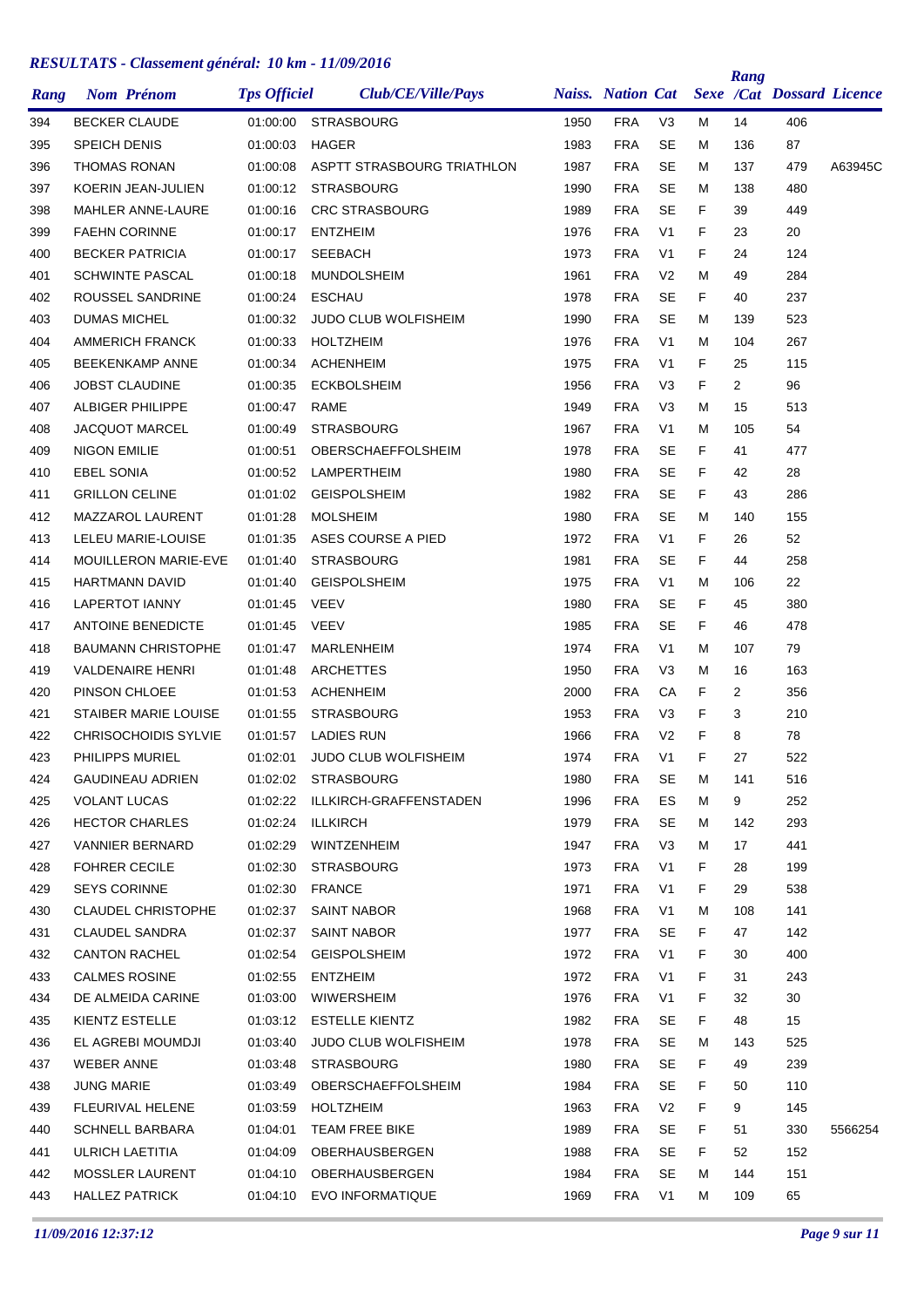| Rang | <b>Nom Prénom</b>          | <b>Tps Officiel</b> | Club/CE/Ville/Pays        |      | <b>Naiss.</b> Nation Cat |                |    | Rang | <b>Sexe /Cat Dossard Licence</b> |         |
|------|----------------------------|---------------------|---------------------------|------|--------------------------|----------------|----|------|----------------------------------|---------|
| 444  | <b>KUBALLA JENNIFER</b>    | 01:04:14            | <b>ECKBO TEAM</b>         | 1977 | <b>FRA</b>               | <b>SE</b>      | F. | 53   | 128                              | 1861616 |
| 445  | KUBALLA THIERRY            | 01:04:15            | <b>TRUCHTERSHEIM</b>      | 1976 | <b>FRA</b>               | V1             | M  | 110  | 127                              |         |
| 446  | <b>GORI MÉLANIE</b>        | 01:04:16            | <b>DUTTLENHEIM</b>        | 1988 | <b>FRA</b>               | SE             | F  | 54   | 260                              |         |
| 447  | <b>BAUMHAUER GERARD</b>    | 01:04:24            | NIEDERHASLACH             | 1947 | <b>FRA</b>               | V <sub>3</sub> | M  | 18   | 461                              |         |
| 448  | MONSCHIN AURÉLIE           | 01:04:35            | OBERSCHAEFFOLSHEIM        | 1983 | <b>FRA</b>               | SE             | F  | 55   | 518                              |         |
| 449  | <b>ZINGRAFF LAURENT</b>    | 01:04:39            | <b>INGWILLER</b>          | 1966 | <b>FRA</b>               | V <sub>2</sub> | м  | 50   | 149                              |         |
| 450  | RIMOUX CAROLINE            | 01:04:42            | <b>SAARBRUCKEN</b>        | 1983 | <b>FRA</b>               | <b>SE</b>      | F  | 56   | 11                               |         |
| 451  | <b>BONNEVILLE JEAN-LUC</b> | 01:05:01            | <b>VINCENTEAM</b>         | 1960 | <b>FRA</b>               | V <sub>2</sub> | M  | 51   | 136                              |         |
| 452  | <b>BONNEVILLE GILLES</b>   | 01:05:01            | <b>VINCENTEAM</b>         | 1983 | <b>FRA</b>               | SE             | м  | 145  | 135                              |         |
| 453  | <b>FROMEYER ERIC</b>       | 01:05:05            | <b>ECKBOLSHEIM</b>        | 1972 | <b>FRA</b>               | V <sub>1</sub> | м  | 111  | 121                              |         |
| 454  | <b>FROMEYER LISA</b>       | 01:05:06            | <b>ECKBOLSHEIM</b>        | 1999 | <b>FRA</b>               | СA             | F  | 3    | 120                              |         |
| 455  | <b>MOCKERS MARIE</b>       | 01:05:08            | <b>STRASBOURG</b>         | 1977 | <b>FRA</b>               | SE             | F  | 57   | 144                              |         |
| 456  | <b>SCHAEFFER SANDRINE</b>  | 01:05:24            | <b>OBERSCHAEFFOLSHEIM</b> | 1986 | <b>FRA</b>               | <b>SE</b>      | F  | 58   | 195                              |         |
| 457  | <b>MARCILLAT MARINE</b>    | 01:05:58            | <b>WOLFISHEIM</b>         | 1991 | <b>FRA</b>               | <b>SE</b>      | F  | 59   | 105                              |         |
| 458  | <b>MARCILLAT PHILIPPE</b>  | 01:05:59            | <b>WOLFISHEIM</b>         | 1960 | <b>FRA</b>               | V <sub>2</sub> | м  | 52   | 103                              |         |
| 459  | <b>CICERONE MAXIME</b>     | 01:05:59            | <b>LINGOLSHEIM</b>        | 1998 | <b>FRA</b>               | JU             | M  | 3    | 473                              |         |
| 460  | <b>SCHAEFFER MARINE</b>    | 01:06:23            | <b>OFFENDORF</b>          | 1993 | <b>FRA</b>               | <b>SE</b>      | F  | 60   | 81                               |         |
| 461  | LUTZ CHANTAL               | 01:06:23            | <b>STRASBOURG</b>         | 1967 | <b>FRA</b>               | V1             | F  | 33   | 82                               |         |
| 462  | FONTBONNE PASCAL           | 01:06:23            | <b>CONSEIL EUROPE TRI</b> | 1959 | <b>FRA</b>               | V2             | M  | 53   | 70                               | A32616C |
| 463  | <b>SCHAEFFER DIDIER</b>    | 01:06:24            | <b>CONSEIL EUROPE TRI</b> | 1959 | <b>FRA</b>               | V <sub>2</sub> | м  | 54   | 71                               | A49190C |
| 464  | <b>HEISSAT MONIQUE</b>     | 01:06:24            | <b>ENTZHEIM</b>           | 1957 | <b>FRA</b>               | V <sub>2</sub> | F  | 10   | 453                              |         |
| 465  | ROOS CHRISTIANE            | 01:06:25            | ASL LA ROBERTSAU          | 1950 | <b>FRA</b>               | V3             | F  | 4    | 245                              | 168645  |
| 466  | <b>CAZES AGNES</b>         | 01:06:31            | AS LILLY                  | 1972 | <b>FRA</b>               | V <sub>1</sub> | F  | 34   | 457                              |         |
| 467  | <b>MOUSSA ERIC</b>         | 01:06:44            | <b>ACHENHEIM</b>          | 1969 | <b>FRA</b>               | V1             | M  | 112  | 208                              |         |
| 468  | SAUNIER BERNARD            | 01:06:46            | OBERSCHAEFFOLSHEIM        | 1954 | <b>FRA</b>               | V <sub>3</sub> | M  | 19   | 108                              |         |
| 469  | <b>CATRICE CHRISTELLE</b>  | 01:06:46            | <b>STRASBOURG</b>         | 1972 | <b>FRA</b>               | V <sub>1</sub> | F  | 35   | 228                              |         |
| 470  | RAHATOKA HONORÉ            | 01:06:50            | <b>STRASBOURG</b>         | 1962 | <b>FRA</b>               | V <sub>2</sub> | м  | 55   | 261                              |         |
| 471  | RIMOUX ALAIN               | 01:07:09            | OBERSCHAEFFOLSHEIM        | 1951 | <b>FRA</b>               | V3             | м  | 20   | 34                               |         |
| 472  | ADJEJ YANIV                | 01:07:21            | <b>VERSUSMIND</b>         | 1987 | <b>FRA</b>               | SE             | м  | 146  | 354                              |         |
| 473  | <b>HUBER ALEXANDRE</b>     | 01:07:24            | <b>LINGOLSHEIM</b>        | 1987 | <b>FRA</b>               | <b>SE</b>      | M  | 147  | 137                              |         |
| 474  | VIRIOT JEAN-PHILIPPE       | 01:07:56            | <b>STRASBOURG</b>         | 1968 | <b>FRA</b>               | V <sub>1</sub> | M  | 113  | 495                              |         |
| 475  | <b>FAGOT MICHEL</b>        | 01:07:57            | COW                       | 1968 | <b>FRA</b>               | V <sub>1</sub> | м  | 114  | 264                              |         |
| 476  | FAGOT NADIA                | 01:07:57 COW        |                           | 1972 | <b>FRA</b>               | V <sub>1</sub> | F  | 36   | 263                              |         |
| 477  | KUJATH MICHEL              | 01:07:57            | <b>SIMPLY</b>             | 1957 | <b>FRA</b>               | V <sub>2</sub> | м  | 56   | 369                              |         |
| 478  | MOYA JULIETTE              | 01:07:58            | <b>STRASBOURG</b>         | 1977 | <b>FRA</b>               | <b>SE</b>      | F. | 61   | 198                              |         |
| 479  | DE ALMEIDA DOMINIQUE       | 01:08:14            | WIWERSHEIM                | 1975 | <b>FRA</b>               | V <sub>1</sub> | м  | 115  | 29                               |         |
| 480  | HOPP ANNE-CLÉMENTINE       | 01:08:17            | <b>STRASBOURG</b>         | 1985 | <b>FRA</b>               | SE             | F  | 62   | 342                              |         |
| 481  | HERIN AURÉLIE              | 01:08:30            | OBERSCHAEFFOLSHEIM        | 1988 | <b>FRA</b>               | <b>SE</b>      | F  | 63   | 109                              |         |
| 482  | FRUHAUF JUTTA              | 01:08:35            | OBERBROMBACH              | 1964 | <b>GER</b>               | V <sub>2</sub> | F  | 11   | 262                              |         |
| 483  | <b>SCHNEIDER ANNE</b>      | 01:09:04            | <b>STRASBOURG</b>         | 1978 | <b>FRA</b>               | SE             | F  | 64   | 426                              |         |
| 484  | <b>KUJATH BRIGITTE</b>     | 01:09:07            | <b>SIMPLY</b>             | 1960 | <b>FRA</b>               | V <sub>2</sub> | F. | 12   | 372                              |         |
| 485  | <b>HECKER DIDIER</b>       | 01:09:07            | <b>SIMPLY</b>             | 1967 | <b>FRA</b>               | V <sub>1</sub> | м  | 116  | 373                              |         |
| 486  | <b>MENGUS CHRISSY</b>      | 01:09:07            | <b>STRASBOURG</b>         | 1993 | <b>FRA</b>               | <b>SE</b>      | F  | 65   | 265                              |         |
| 487  | VUILLEMARD STÉPHANIE       | 01:09:11            | <b>STRASBOURG</b>         | 1987 | <b>FRA</b>               | <b>SE</b>      | F  | 66   | 510                              |         |
| 488  | FRIEDERICH FREDDY          | 01:09:14            | <b>WESTHOFFEN</b>         | 1942 | <b>FRA</b>               | V <sub>4</sub> | м  | 3    | 112                              |         |
| 489  | ROSANT PAUL                | 01:09:25            | <b>ECKBOLSHEIM</b>        | 1984 | <b>FRA</b>               | SE             | м  | 148  | 133                              |         |
| 490  | <b>TRENS ANNE</b>          | 01:09:26            | <b>ECKBOLSHEIM</b>        | 1976 | <b>FRA</b>               | V <sub>1</sub> | F  | 37   | 241                              |         |
| 491  | <b>WALTER CORINNE</b>      | 01:09:36            | STEINSELTZ                | 1969 | <b>FRA</b>               | V <sub>1</sub> | F  | 38   | 363                              |         |
| 492  | LIENHARD LAURE-ALEXIA      | 01:09:40            | <b>STRASBOURG</b>         | 1985 | <b>FRA</b>               | <b>SE</b>      | F  | 67   | 162                              |         |
| 493  | KAPPLER CAROLE             | 01:09:41            | <b>ECKBOLSHEIM</b>        | 1982 | <b>FRA</b>               | SE             | F  | 68   | 98                               |         |
|      |                            |                     |                           |      |                          |                |    |      |                                  |         |